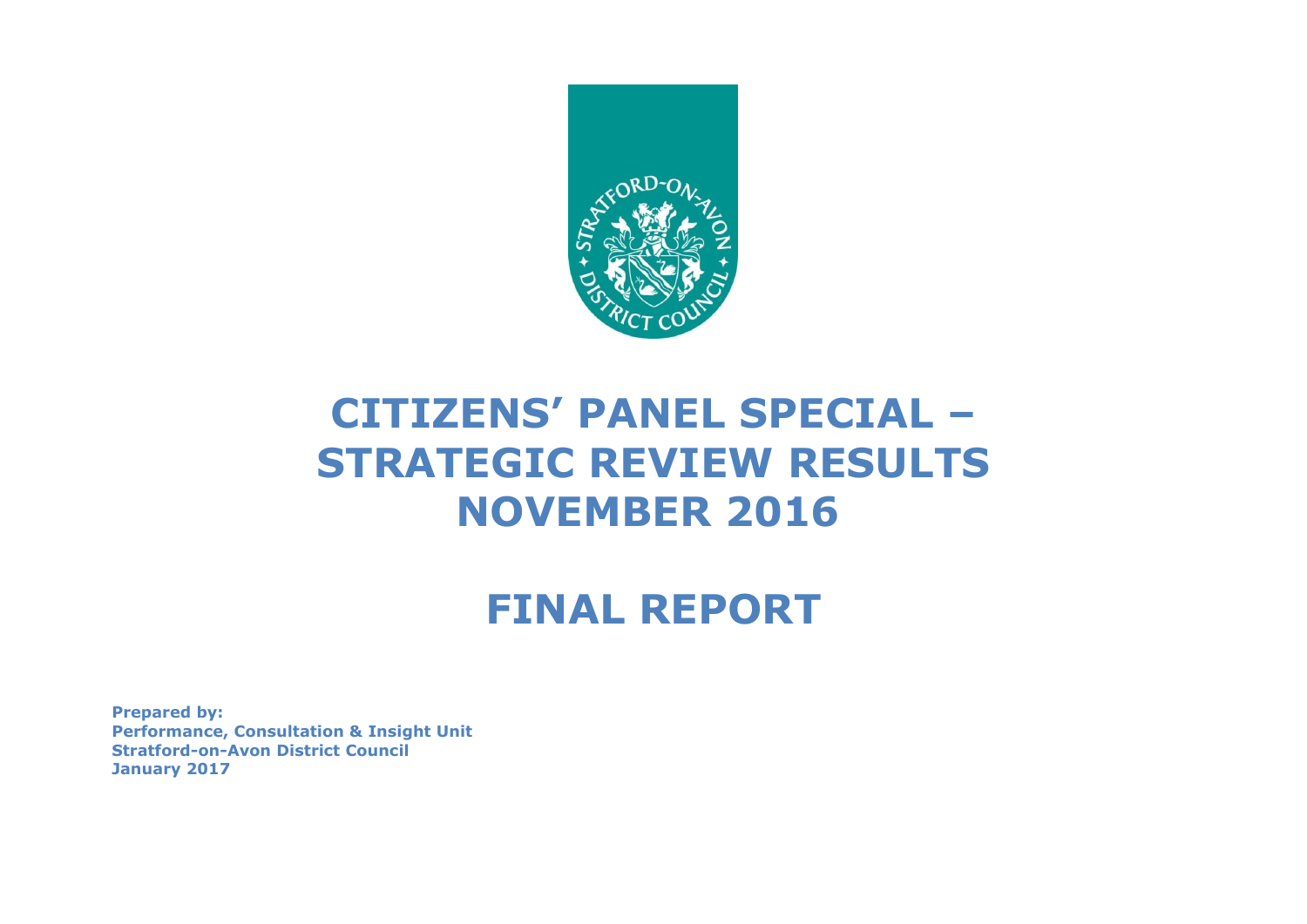# **CONTENTS**

## **Page Page**

| 1.0 | <b>INTRODUCTION</b>                                           |    |
|-----|---------------------------------------------------------------|----|
| 2.0 | <b>METHODOLOGY</b>                                            |    |
| 3.0 | <b>SUMMARY OF RESULTS</b>                                     | 2  |
| 4.0 | <b>RESULTS IN FULL</b>                                        | 3  |
| 4.1 | <b>Results in detail</b>                                      | 3  |
| 4.2 | Results ranked in mean score order                            | 9  |
| 4.3 | Results ranked in mean score order including locality results | 11 |
| 4.4 | <b>Respondent Profile</b>                                     | 16 |
| 4.5 | <b>Comments</b>                                               | 17 |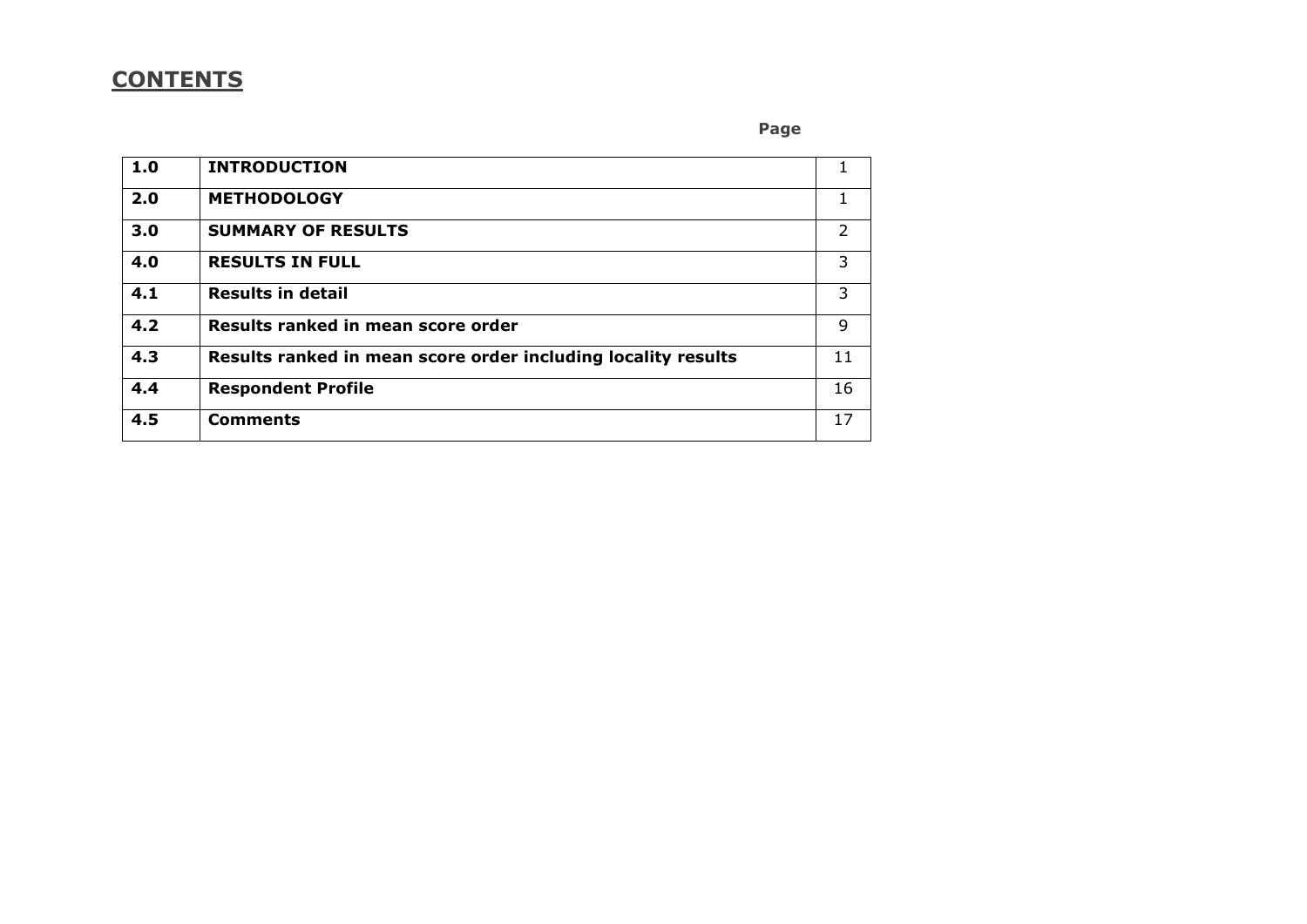# **1.0 Introduction**

The Council has a Citizens' Panel, which contains a sample of people living in the District of Stratford-on-Avon. By surveying this Panel, it is possible to obtain views and opinions broadly representative of local residents.

The survey focused on the Councils' Strategic Review undertaken to question everything that the Council does, to ensure that it is best placed to meet the needs of the community today and in the future.

The following results are from the November 2016 Panel.

## **2.0 Methodology**

1,134 questionnaires were sent to the Stratford District Council Citizens' Panel – 544 by email and 590 in the post. 495 were returned, with 14 sent back for reasons such as gone away, no longer interested. A response rate of 44.2% was achieved. The survey took place from  $11^{\text{th}}$  November to  $5^{\text{th}}$  December 2016.

The report follows the order of the questionnaire. In some cases, anomalies appear due to "rounding".

The number of results by locality was as follows:

Alcester/Bidford 69

Henley/Studley 83

Shipston 66

Southam 46

Stratford 138

Wellesbourne/Kineton 52

Not known 41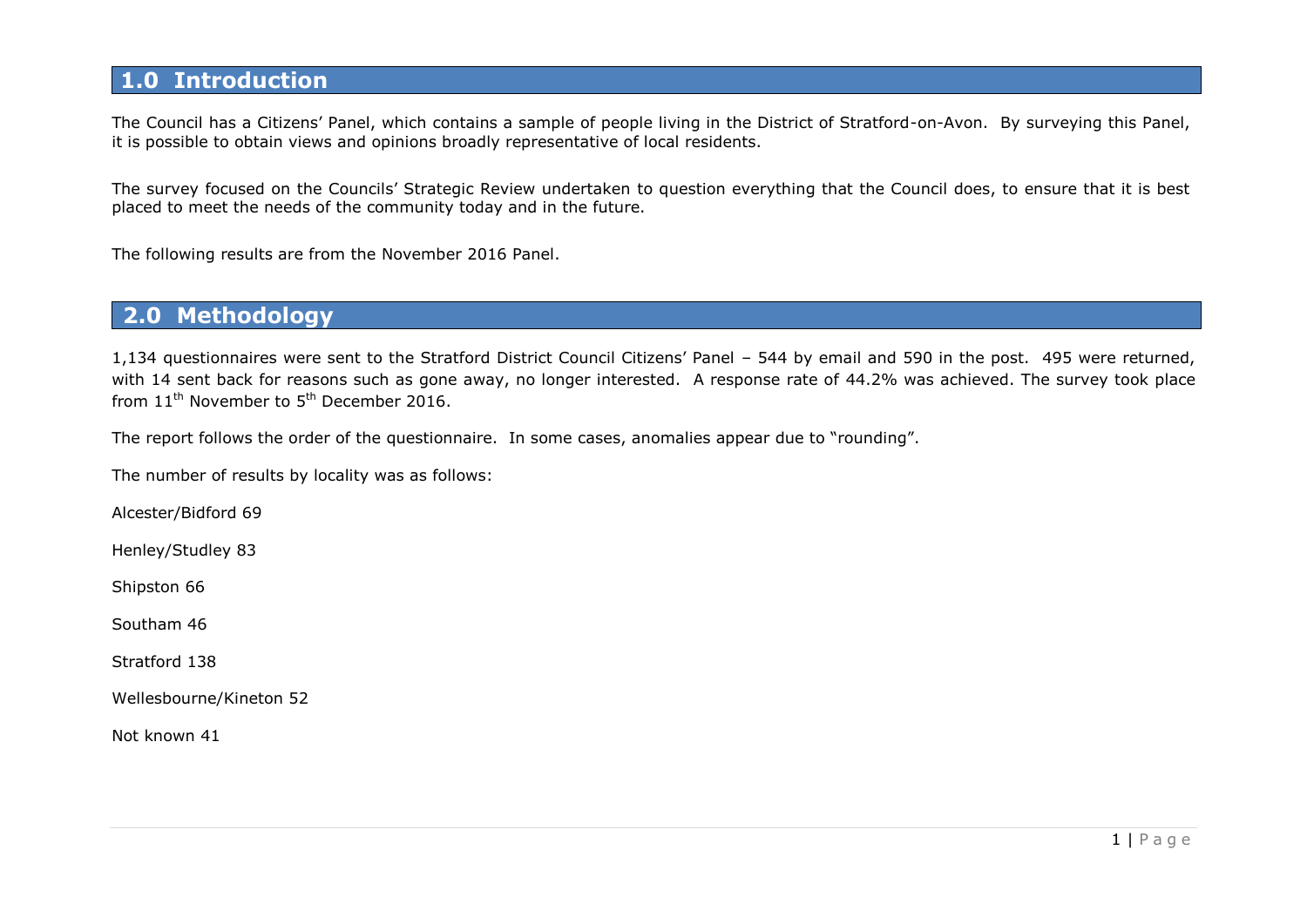## **3.0 Summary of Results**

- Comparing all initiatives one stands out from the rest, the Stratford-upon-Avon congestion in the Birmingham Road, with exactly half of respondents stating it was an essential priority and a further third making it a high priority. Unsurprisingly, Stratford town residents rated it highest with a 3.59 mean score out of four, compared with the Southam locality at 2.77.
- The next initiative that residents felt was high on the agenda was to ensure that health needs following housing growth is met, 26% felt it was an essential priority and 44% a high priority. Wellesbourne/Kineton and Shipston locality residents rated this the highest (3.06), with Henley/Studley lowest at 2.69.
- Reducing obesity (27% essential and 32% high priorities) and easing Stratford-upon-Avon congestion with an Eastern Relief Road (25% essential and 35% high) were the next two most favoured initiatives. For reducing obesity Henley/Studley locality was highest (2.88) with Shipston (2.87) and the Relief Road was most favoured by those living in the Shipston locality.
- The bottom two scoring initiatives of the 23 suggested were the provision of a Bike Scheme with 49% giving it a low priority and 46% the same level for the rail link with High Speed 2. The least support by locality for the Bike Scheme was in Shipston with a mean score of 1.52 and for the rail link in Southam at 1.66.
- Exploring the highest variations in mean scores by locality, the location of the initiative affected this greatly. In respect of rail services to London, Stratford recorded 2.86 against a low for Wellesbourne/Kineton of 2.26.
- In respect of the rail link to Birmingham, this initiative favoured those living in Stratford locality (2.70) against Southam and Alcester/Bidford (2.18).
- For cycle route improvements these were liked by residents in Stratford (2.63) against Southam with the lowest, 2.02.
- Southam road improvements had least support from Stratford residents with a mean score of 1.96.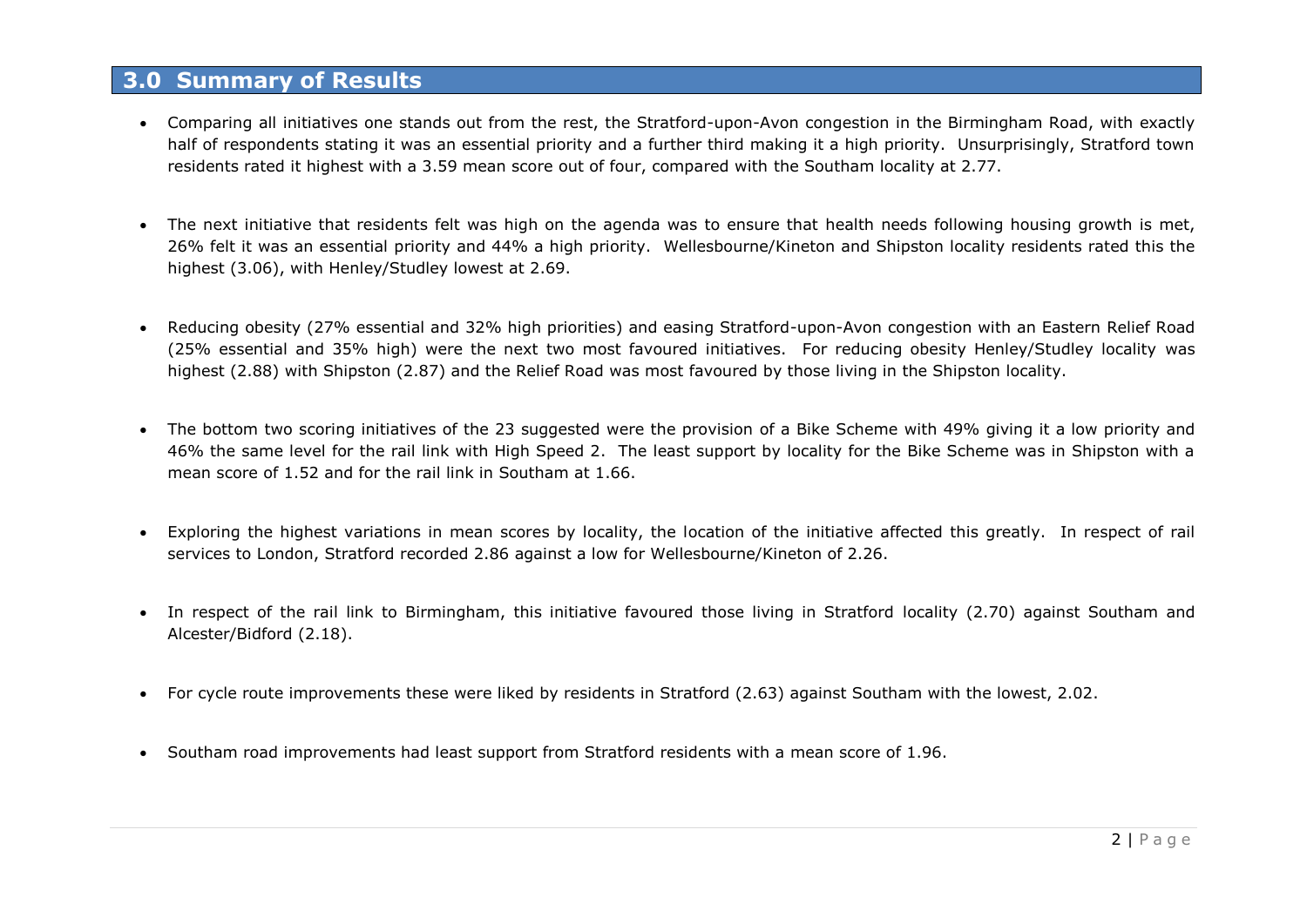# **4.0 Results in Full**

## **4.1 Results in detail**

**The mean scores shown in bold in the left hand column is between 1 and 4, where and 1 = low priority and 4=essential.** 

## **Transport and Infrastructure**

A number of transport initiatives have been raised by partners of the Council, we would like to understand your views on which you would consider to be the highest priority in supporting our communities.

## *Railway Related Schemes*

#### **Q1 What priority would you give the following initiatives? (Tick one box per row)**

|      |                                                                                                                                                                                                                                                     | <b>Low Priority</b> | <b>Medium</b><br><b>Priority</b> | <b>High Priority</b> | <b>Essential</b> |
|------|-----------------------------------------------------------------------------------------------------------------------------------------------------------------------------------------------------------------------------------------------------|---------------------|----------------------------------|----------------------|------------------|
| 1.86 | <b>Rail Link with High Speed 2</b><br>Although the proposed HS2 line passes through the District<br>there will be no stops. This project would seek to establish a<br>link from Stratford-upon-Avon to the Birmingham<br>International HS2 station. | 222 (46%)           | 147 (30%)                        | 77 (16%)             | 39 (8%)          |
| 2.44 | <b>Rail Link to Birmingham</b><br>The current rail services to Birmingham from Stratford-<br>upon-Avon take almost an hour. Partners stated a quicker<br>connection which stopped less frequently should be<br>investigated.                        | 86 (18%)            | 171 (35%)                        | 161 (33%)            | 69 (14%)         |
| 2.61 | <b>Rail Services to London</b><br>There is currently only an infrequent direct rail service from<br>Stratford-upon-Avon to London. This initiative would seek to<br>increase this service and provide a faster journey.                             | 71 (15%)            | 134 (28%)                        | 195 (40%)            | 87 (18%)         |
| 2.02 | <b>Rail Link to Cotswold Line</b><br>This project would seek the reinstatement of the rail line<br>from Stratford-upon-Avon to Honeybourne to connect with<br>the Cotswold line south to London via Oxford and west to<br>Worcester.                | 182 (37%)           | 170 (35%)                        | 84 (17%)             | 54 (11%)         |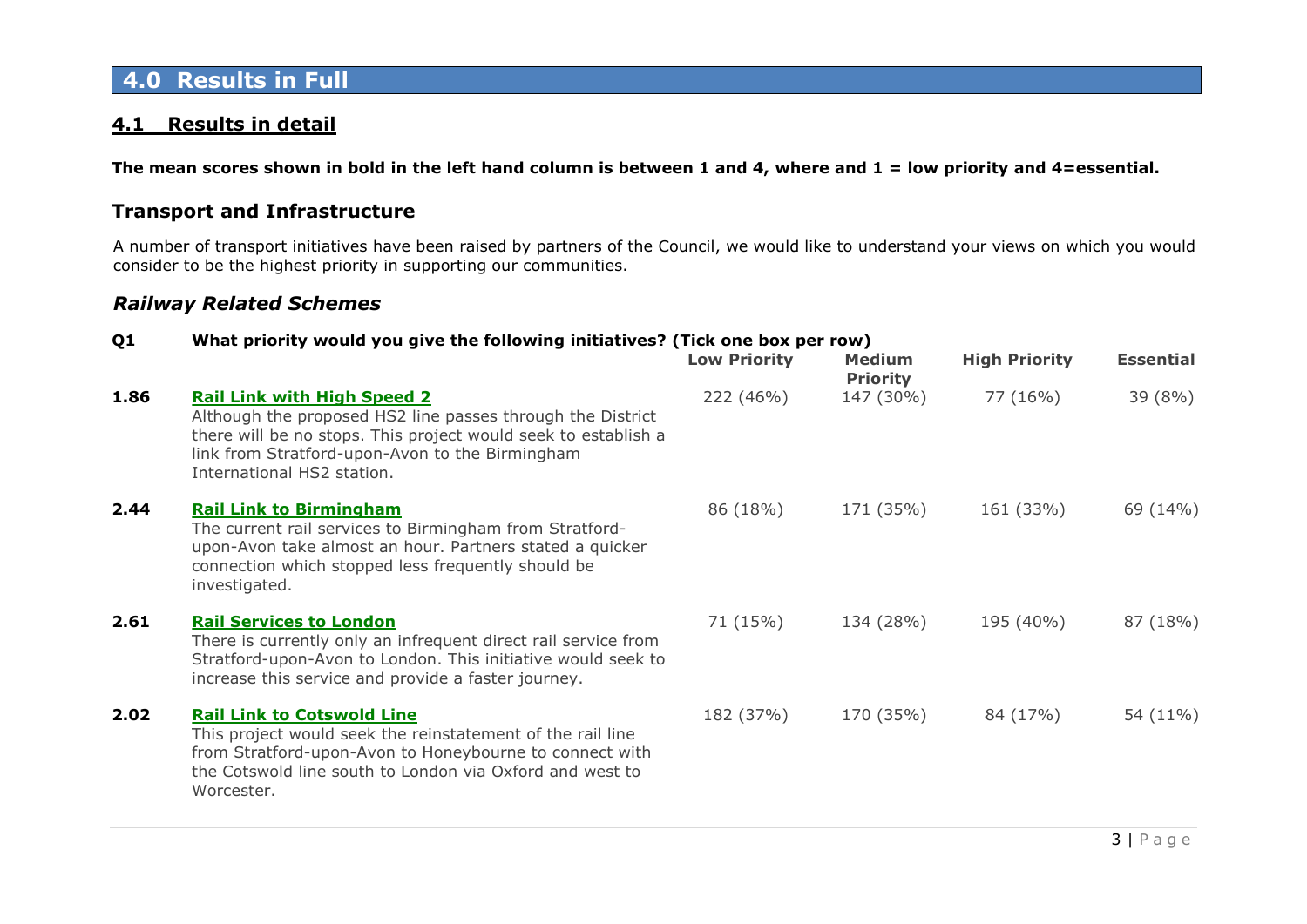| 2.37 | <b>Stratford-upon-Avon Railway Station Improvements</b><br>As the gateway into the town where a number of our visitors<br>arrive, it was stated that improvements to this facility is<br>required. | 90(18%) | 200 (41%) | 122 (25%) | 75 (15%) |
|------|----------------------------------------------------------------------------------------------------------------------------------------------------------------------------------------------------|---------|-----------|-----------|----------|
|      | <b>Road Related Schemes</b>                                                                                                                                                                        |         |           |           |          |

#### **Q2 What priority would you give the following initiatives? (Tick one box per row) Low Priority Medium Priority High Priority Essential 3.28 Stratford-upon-Avon congestion – Birmingham Road** Following housing development within the town, congestion is suggested as a significant issue. This project proposes the redevelopment of the A3400 (Birmingham Road) entry into Stratford-upon-Avon (and improvements to adjacent roads to help remove traffic congestion) 25 (5%) 58 (12%) 161 (33%) 246 (50%) **2.70 Stratford upon Avon congestion – Eastern Relief Road**  This project would seek to construct an Eastern Relief Road linking the A422 Banbury Road with the A429 at Wellesbourne, which could provide traffic relief benefits in Stratford-upon-Avon. 68 (14%) 131 (27%) 170 (35%) 120 (25%) **2.58 A46 Improvements** The A46 links the M40 to the M5. Although some stretches are duelled the majority is still single carriageway. This project would seek to encourage government to duel the entire length. 72 (15%) 154 (32%) 165 (34%) 95 (20%) **2.12 Southam road improvements** Whilst significant improvements have been made to highways in the town centre, roads surrounding Southam College are becoming extremely congested. This initiative would seek to identify solutions to address this issue. 119 (26%) 208 (45%) 103 (22%) 36 (8%) **2.34 Improvements to Cycle Routes**  Improve cycle routes in Stratford-upon-Avon, to provide safer passage in the town and to link Stratford Town Centre with various Shakespeare attractions and other market towns in the District. 126 (26%) 160 (33%) 105 (22%) 92 (19%)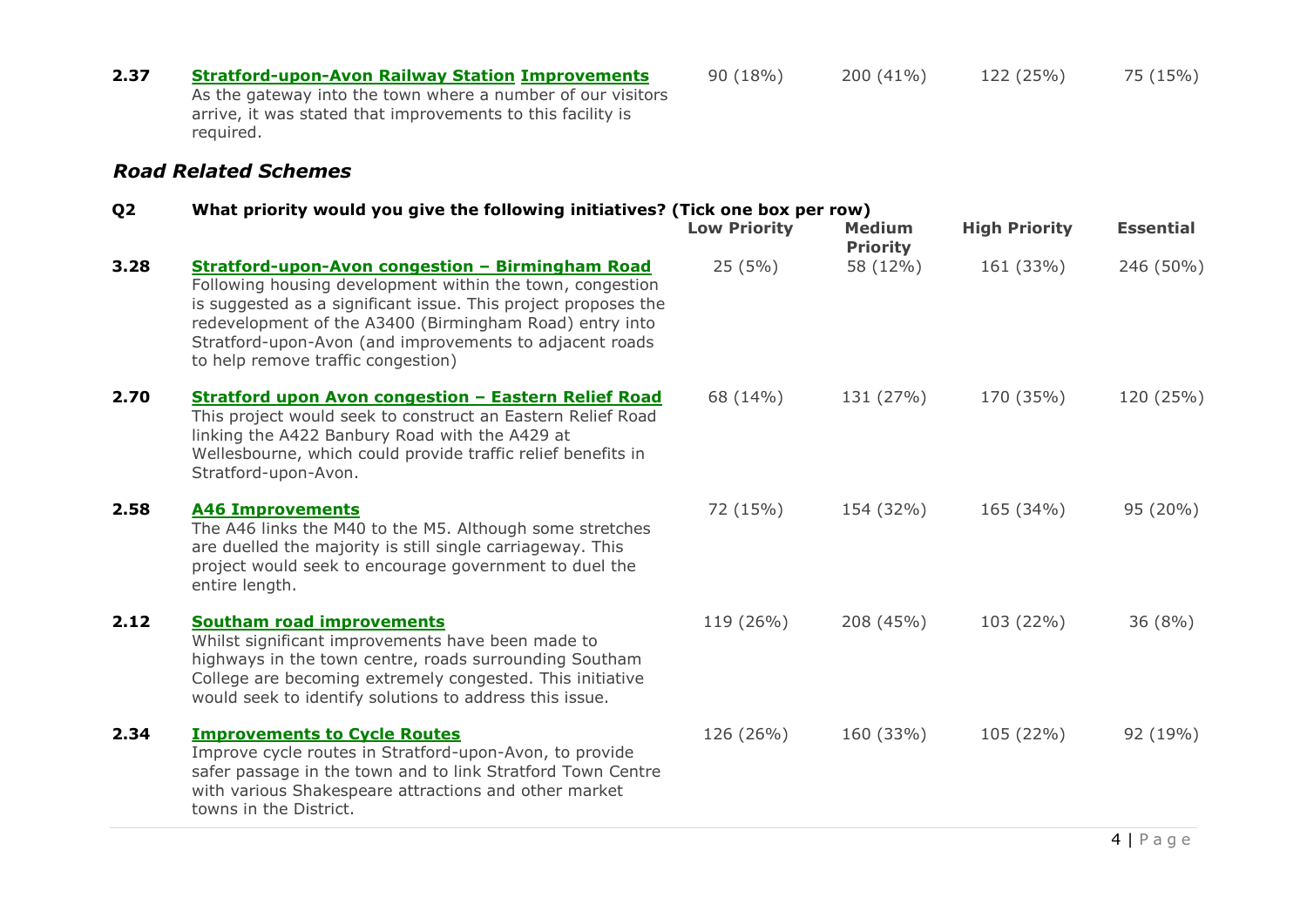# *Other Infrastructure Related Schemes*

## **Q3 What priority would you give the following initiatives? (Tick one box per row)**

|      |                                                                                                                                                                                                                                                                                                                                                                                                                                                                                                  | <b>Low Priority</b> | <b>Medium</b><br><b>Priority</b> | <b>High Priority</b> | <b>Essential</b> |
|------|--------------------------------------------------------------------------------------------------------------------------------------------------------------------------------------------------------------------------------------------------------------------------------------------------------------------------------------------------------------------------------------------------------------------------------------------------------------------------------------------------|---------------------|----------------------------------|----------------------|------------------|
| 2.21 | <b>Birmingham Airport Coach Service</b><br>This potential project would seek to introduce a coach<br>service from Birmingham Airport to Stratford-upon-Avon.                                                                                                                                                                                                                                                                                                                                     | 122 (25%)           | 189 (39%)                        | 124 (26%)            | 49 (10%)         |
| 1.97 | <b>Canal Quarter Regeneration</b><br>Re-generate the Canal Quarter zone located in the heart of<br>Stratford-upon-Avon with a mix of housing (including<br>affordable) class B1 (offices or research and development or<br>light industry) and possibly a multi-purpose community<br>facility. Re-location of some of the businesses on this site<br>could be achieved through using land south of the Alcester<br>Road, adjoining the A46 and development at the former<br>Atherstone Airfield. | 155 (32%)           | 211 (44%)                        | 96 (20%)             | 21(4%)           |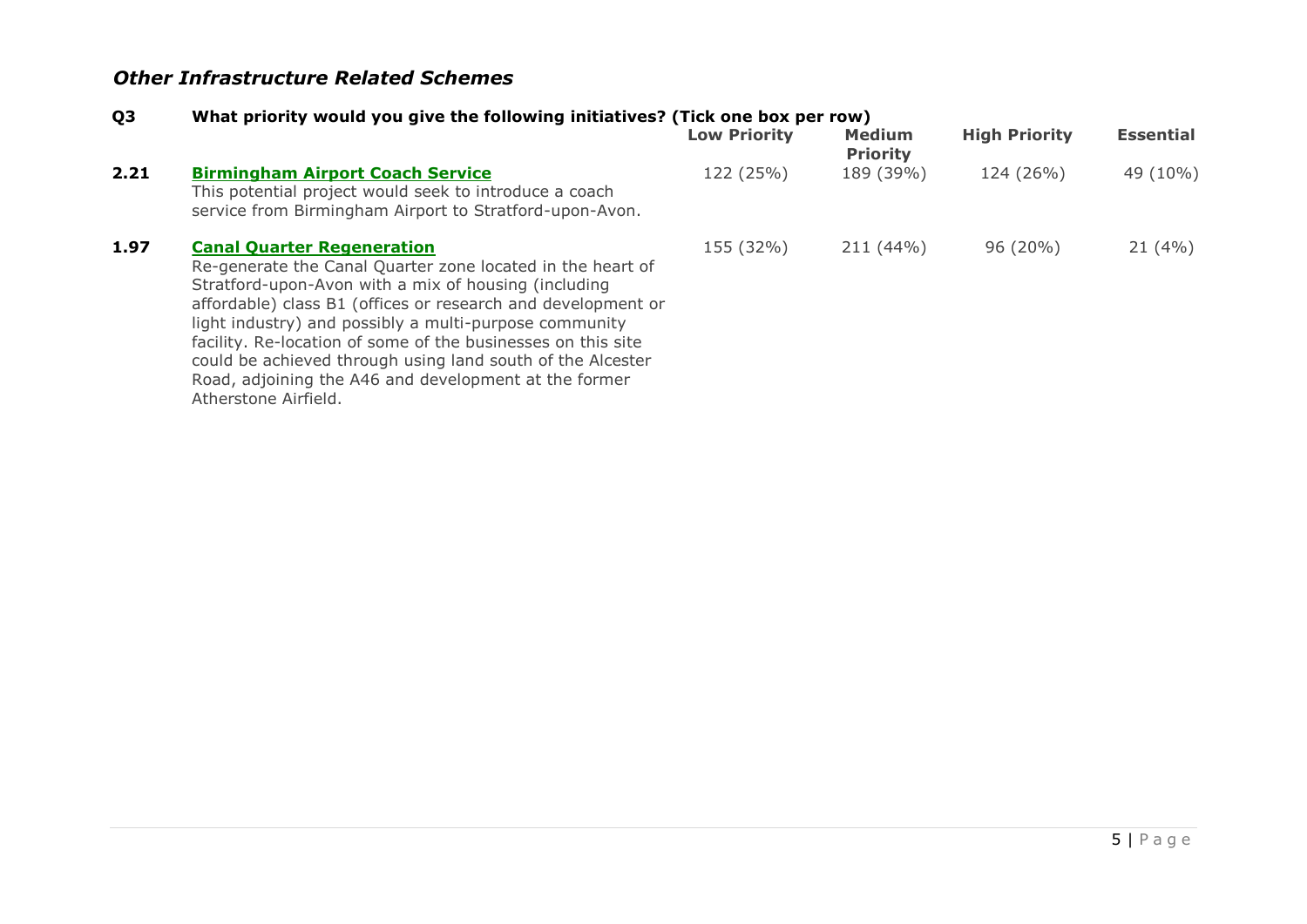## **The Local Economy and Tourism**

The District has a diverse economy which ranges from a vibrant tourism industry to high end world leading automotive research. The District has the highest proportion of small businesses throughout Warwickshire and one of the lowest rates of unemployment in the Country. A strong local economy will benefit our communities and the public sector. A number of potential projects have been identified in this area.

## **Q4 What priority would you give the following initiatives? (Tick one box per row)**

|      |                                                                                                                                                                                                                                                                                                                                                                                                                              | <b>Low Priority</b> | <b>Medium</b><br><b>Priority</b> | <b>High Priority</b> | <b>Essential</b> |
|------|------------------------------------------------------------------------------------------------------------------------------------------------------------------------------------------------------------------------------------------------------------------------------------------------------------------------------------------------------------------------------------------------------------------------------|---------------------|----------------------------------|----------------------|------------------|
| 2.34 | <b>West Midlands Combined Authority</b><br>The Council has applied to become a non-constituent<br>member of the WMCA. Government is committed to support<br>the development of this organisation. Stratford DC needs to<br>maximise the benefits that can be delivered on schemes<br>which affect our area.                                                                                                                  | 93 (20%)            | 188 (40%)                        | 132 (28%)            | 61(13%)          |
| 2.05 | <b>Development of a Shakespeare Museum</b><br>Stratford-upon-Avon is recognised worldwide as the home of<br>Shakespeare and through this recognition is responsible for<br>sustaining the District's tourism sector. This proposal would<br>work with Shakespeare Birthplace Trust on the concept of<br>delivering a museum within the town dedicated to the<br>playwright's life and works.                                 | 153 (32%)           | 188 (39%)                        | 111 (23%)            | 32(7%)           |
| 2.51 | <b>Development of Science/Technology Park</b><br>Within the District there are a number of advanced<br>engineering and technology companies already operating.<br>Examples include Jaguar Land Rover and Codemasters. The<br>proposal is to establish a centre of excellence to encourage<br>more creativity and innovation within the District, which<br>would lead to the delivery of a highly skilled employment<br>base. | 66 (14%)            | 171 (35%)                        | 181 (37%)            | 66 (14%)         |
| 1.71 | <b>Provision of a Bike Scheme</b><br>The introduction of the "Boris Bikes" in London has been<br>viewed to be a success. It was recommended that the<br>Council should investigate a similar scheme for visitors and<br>residents.                                                                                                                                                                                           | 236 (49%)           | 166 (34%)                        | 65 (13%)             | $16(3\%)$        |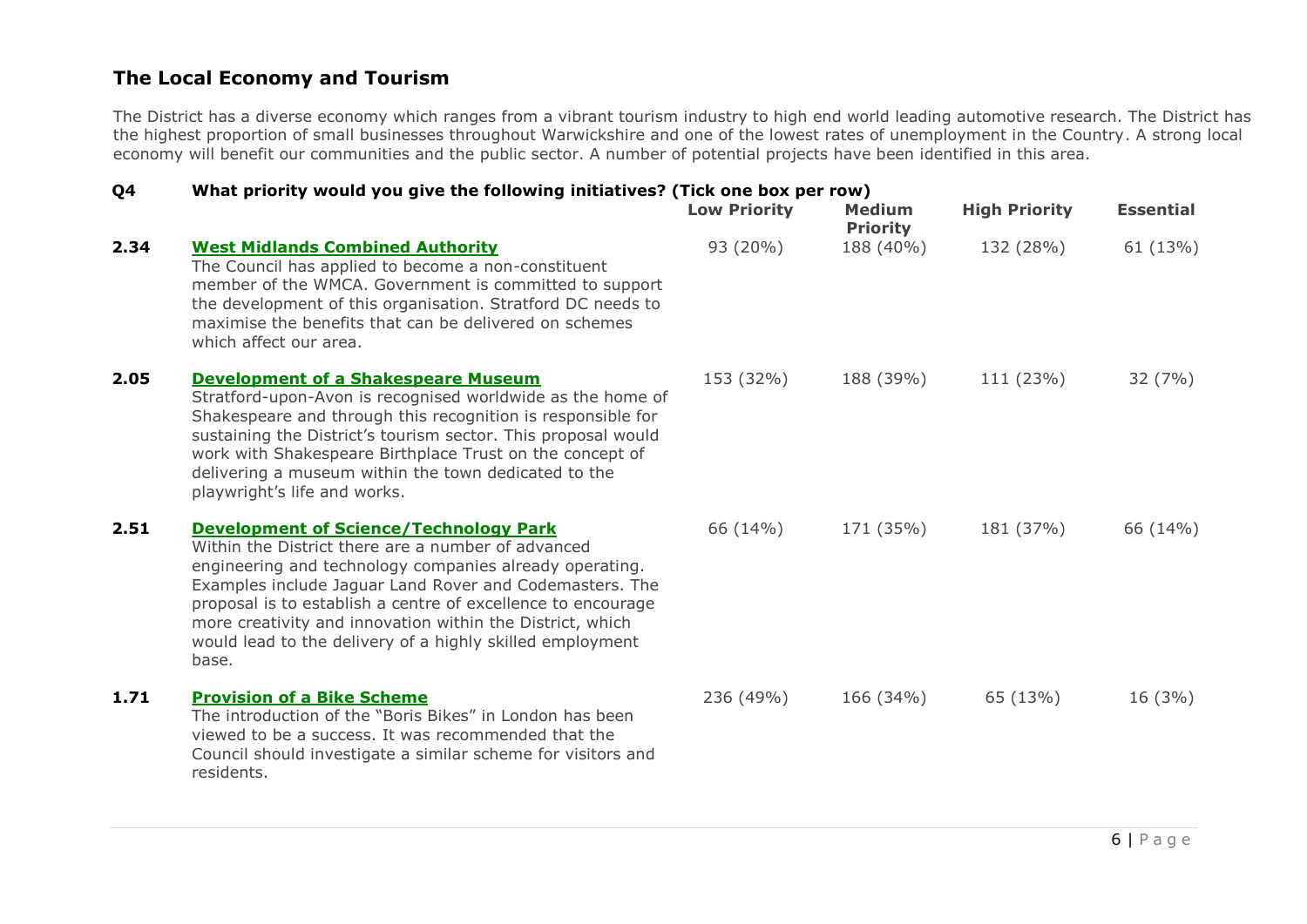#### **1.95 Shared Space**

195 (41%) 159 (33%) 79 (16%) 46 (10%)

Feedback from a number of stakeholders felt that Stratford Town Centre could be improved through the introduction of shared space – where equal prioritisation is given to cars, pedestrians, cyclists and other users between certain operating hours.

potential subsidies to make the properties more affordable.

## **Housing**

The District is a very desirable place to live; historically the Council has worked hard to increase the provision of affordable housing. A number of stakeholders identified that the cost and provision of housing in the District is becoming a strategic issue for their organisations.

## **Q5 What priority would you give the following initiatives? (Tick one box per row)**

|      |                                                                                                                                                                                                                                                                                                                                                                                                 | <b>Low Priority</b> | <b>Medium</b><br><b>Priority</b> | <b>High Priority</b> | <b>Essential</b> |
|------|-------------------------------------------------------------------------------------------------------------------------------------------------------------------------------------------------------------------------------------------------------------------------------------------------------------------------------------------------------------------------------------------------|---------------------|----------------------------------|----------------------|------------------|
| 2.57 | <b>Council providing Affordable Housing directly</b><br>The Council transferred its housing stock to South<br>Warwickshire Housing Association (now Orbit Housing) in<br>1996. Whilst the Council has helped deliver affordable<br>housing since the transfer, it has not done so directly. It was<br>proposed that this could be an area the Council should take<br>a more direct approach to. | 90 (19%)            | 130 (27%)                        | 156 (33%)            | 104 (22%)        |
| 2.38 | <b>Development of Housing for key workers</b><br>Linked to the provision of affordable housing, stakeholders<br>suggested that there may be merit in developing market<br>housing directed towards Key Workers. This could involve                                                                                                                                                              | 93 (19%)            | 187 (39%)                        | 130 (27%)            | 72 (15%)         |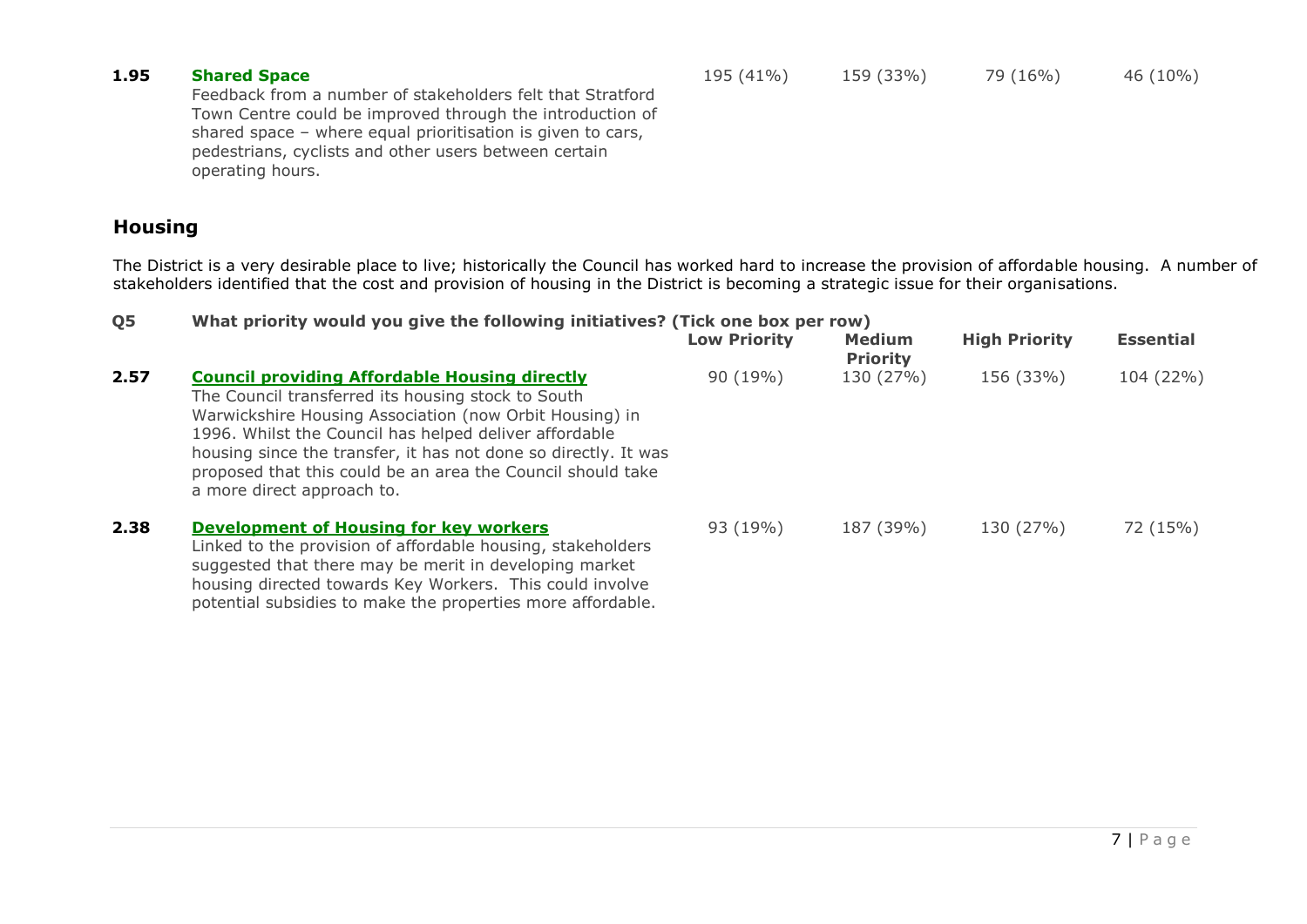## **Health and Wellbeing**

The age profile of the District identifies that over 25% of the population is aged over 65, compared to the national average of 17% and that the number of residents aged 85 will increase by 180% by 2037. The growth on housing numbers is placing added pressure on health services and the District Council is working closely with the South Warwickshire CCG and Public Health Warwickshire. Obesity is also a growing concern with 16% of children throughout the County being considered as obese at 11 years of age, compared with 8% when 5 years of age.

## **Q6 What priority would you give the following initiatives? (Tick one box per row)**

|      |                                                                                                                                                                                                                                                                                                                        | <b>Low Priority</b> | <b>Medium</b><br><b>Priority</b> | <b>High Priority</b> | <b>Essential</b> |
|------|------------------------------------------------------------------------------------------------------------------------------------------------------------------------------------------------------------------------------------------------------------------------------------------------------------------------|---------------------|----------------------------------|----------------------|------------------|
| 2.92 | <b>Ensuring Health needs of Housing Growth is met</b><br>This project would involve the District working closely with<br>the CCG to actively plan for future health provision. It would<br>also investigate options for the funding of investment in<br>Health Services.                                               | 19(4%               | 126 (26%)                        | $210(44\%)$          | 126 (26%)        |
| 2.71 | <b>Reducing Obesity</b><br>The proportion of children considered to be obese is<br>increasing. It was advised that agencies, including the<br>Council, should be more co-ordinated and focussed in<br>tackling this issue.                                                                                             | 74 (15%)            | 122 (26%)                        | 152 (32%)            | 130 (27%)        |
| 2.15 | Development of a new park within Stratford-upon-<br>Avon<br>It was suggested that a new park could be created in the<br>Town on land between the back of Stratford Leisure Centre<br>and the River. This would be the first new park in the Town<br>for 100 years and could link the area to the Recreation<br>Ground. | 138 (29%)           | 176 (37%)                        | 122 (25%)            | 45 (9%)          |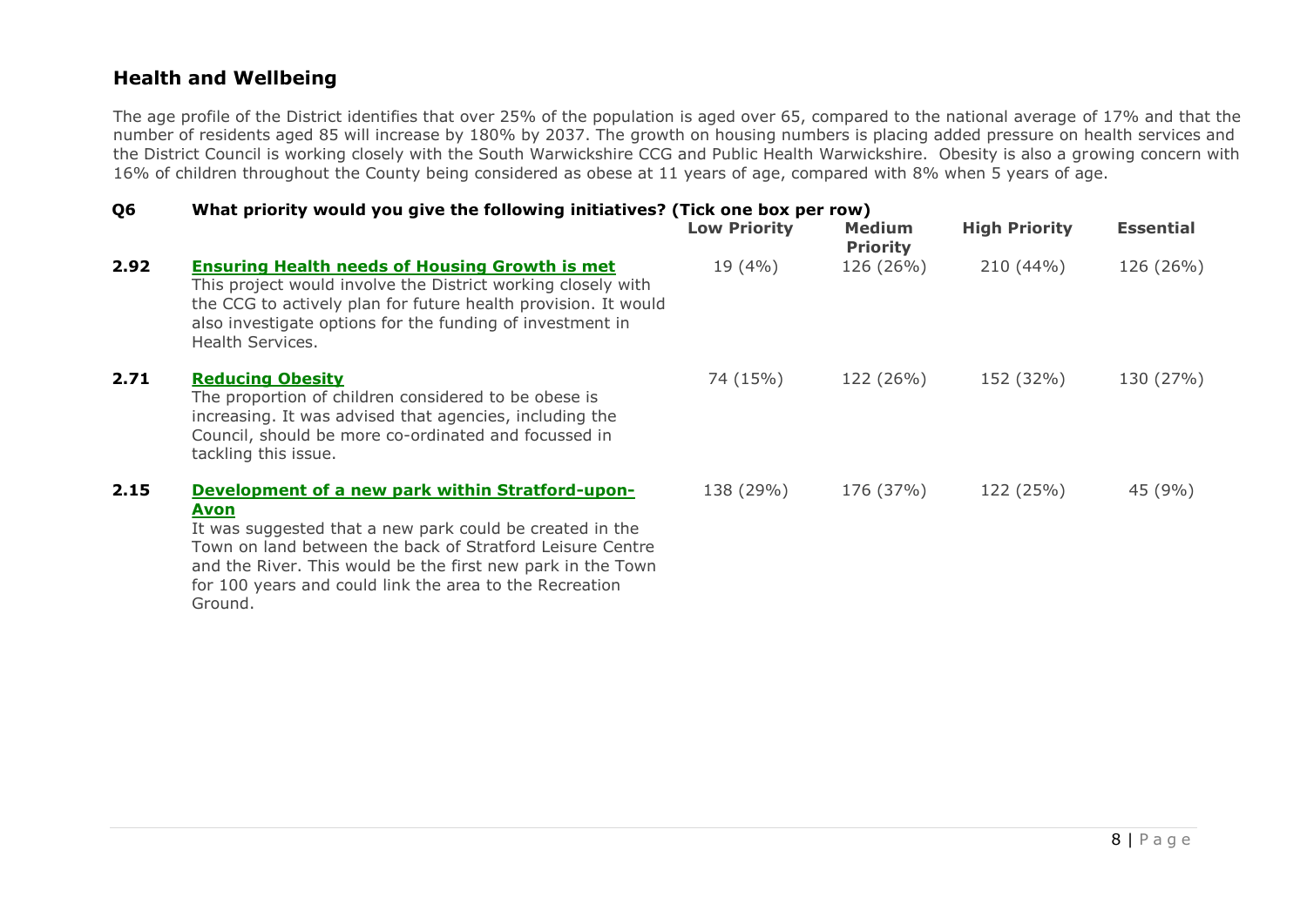## **4.2 Results ranked in mean score order**

#### **The mean scores shown in bold in the left hand column is between 1 and 4, where and 1 = low priority and 4=essential.**

#### **3.28 Stratford-upon-Avon congestion – Birmingham Road**

Following housing development within the town, congestion is suggested as a significant issue. This project proposes the redevelopment of the A3400 (Birmingham Road) entry into Stratford-upon-Avon (and improvements to adjacent roads to help remove traffic congestion)

#### **2.92 Ensuring Health needs of Housing Growth is met**

This project would involve the District working closely with the CCG to actively plan for future health provision. It would also investigate options for the funding of investment in Health Services.

#### **2.71 Reducing Obesity**

The proportion of children considered to be obese is increasing. It was advised that agencies, including the Council, should be more co-ordinated and focussed in tackling this issue.

## **2.70 Stratford-upon-Avon congestion – Eastern Relief Road**

This project would seek to construct an Eastern Relief Road linking the A422 Banbury Road with the A429 at Wellesbourne, which could provide traffic relief benefits in Stratford-upon-Avon.

#### **2.61 Rail Services to London**

There is currently only an infrequent direct rail service from Stratford-upon-Avon to London. This initiative would seek to increase this service and provide a faster journey.

#### **2.58 A46 Improvements**

The A46 links the M40 to the M5. Although some stretches are duelled the majority is still single carriageway. This project would seek to encourage government to duel the entire length.

#### **2.57 Council providing Affordable Housing directly**

The Council transferred its housing stock to South Warwickshire Housing Association (now Orbit Housing) in 1996. Whilst the Council has helped deliver affordable housing since the transfer, it has not done so directly. It was proposed that this could be an area the Council should take a more direct approach to.

#### **2.51 Development of Science/Technology Park**

Within the District there are a number of advanced engineering and technology companies already operating. Examples include Jaguar Land Rover and Codemasters. The proposal is to establish a centre of excellence to encourage more creativity and innovation within the District, which would lead to the delivery of a highly skilled employment base.

#### **2.44 Rail Link to Birmingham**

The current rail services to Birmingham from Stratford-upon-Avon take almost an hour. Partners stated a quicker connection which stopped less frequently should be investigated.

#### **2.38 Development of Housing for key workers**

Linked to the provision of affordable housing, stakeholders suggested that there may be merit in developing market housing directed towards Key Workers. This could involve potential subsidies to make the properties more affordable.

#### **2.37 Stratford-upon-Avon Railway Station Improvements**

As the gateway into the town where a number of our visitors arrive, it was stated that improvements to this facility is required.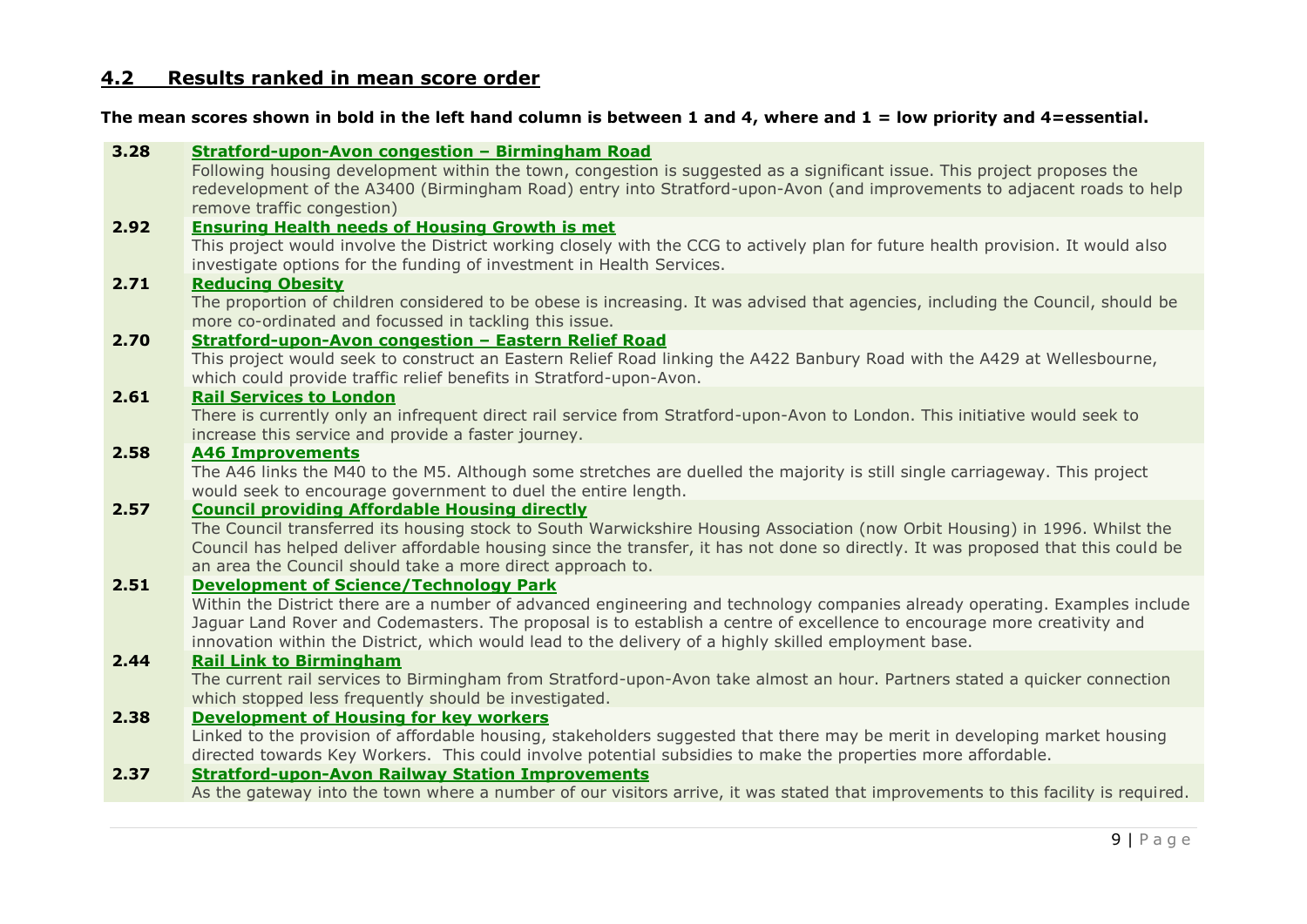| 2.34 | <b>Improvements to Cycle Routes</b>                                                                                              |
|------|----------------------------------------------------------------------------------------------------------------------------------|
|      | Improve cycle routes in Stratford-upon-Avon, to provide safer passage in the town and to link Stratford Town Centre with         |
|      | various Shakespeare attractions and other market towns in the District.                                                          |
| 2.34 | <b>West Midlands Combined Authority</b>                                                                                          |
|      | The Council has applied to become a non-constituent member of the WMCA. Government is committed to support the                   |
|      | development of this organisation. Stratford DC needs to maximise the benefits that can be delivered on schemes which affect      |
|      | our area.                                                                                                                        |
| 2.21 | <b>Birmingham Airport Coach Service</b>                                                                                          |
|      | This potential project would seek to introduce a coach service from Birmingham Airport to Stratford-upon-Avon.                   |
| 2.15 | Development of a new park within Stratford-upon-Avon                                                                             |
|      | It was suggested that a new park could be created in the Town on land between the back of Stratford Leisure Centre and the       |
|      | River. This would be the first new park in the Town for 100 years and could link the area to the Recreation Ground.              |
| 2.12 | <b>Southam road improvements</b>                                                                                                 |
|      | Whilst significant improvements have been made to highways in the town centre, roads surrounding Southam College are             |
|      | becoming extremely congested. This initiative would seek to identify solutions to address this issue.                            |
| 2.05 | <b>Development of a Shakespeare Museum</b>                                                                                       |
|      | Stratford-upon-Avon is recognised worldwide as the home of Shakespeare and through this recognition is responsible for           |
|      | sustaining the District's tourism sector. This proposal would work with Shakespeare Birthplace Trust on the concept of           |
|      | delivering a museum within the town dedicated to the playwright's life and works.                                                |
| 2.02 | <b>Rail Link to Cotswold Line</b>                                                                                                |
|      | This project would seek the reinstatement of the rail line from Stratford-upon-Avon to Honeybourne to connect with the           |
|      | Cotswold line south to London via Oxford and west to Worcester.                                                                  |
| 1.97 | <b>Canal Quarter Regeneration</b>                                                                                                |
|      | Re-generate the Canal Quarter zone located in the heart of Stratford-upon-Avon with a mix of housing (including affordable)      |
|      | class B1 (offices or research and development or light industry) and possibly a multi-purpose community facility. Re-location of |
|      | some of the businesses on this site could be achieved through using land south of the Alcester Road, adjoining the A46 and       |
|      | development at the former Atherstone Airfield.                                                                                   |
| 1.95 | <b>Shared Space</b>                                                                                                              |
|      | Feedback from a number of stakeholders felt that Stratford Town Centre could be improved through the introduction of shared      |
|      | space - where equal prioritisation is given to cars, pedestrians, cyclists and other users between certain operating hours.      |
| 1.86 | <b>Rail Link with High Speed 2</b>                                                                                               |
|      | Although the proposed HS2 line passes through the District there will be no stops. This project would seek to establish a link   |
|      | from Stratford-upon-Avon to the Birmingham International HS2 station.                                                            |
| 1.71 | <b>Provision of a Bike Scheme</b>                                                                                                |
|      | The introduction of the "Boris Bikes" in London has been viewed to be a success. It was recommended that the Council should      |
|      | investigate a similar scheme for visitors and residents.                                                                         |
|      |                                                                                                                                  |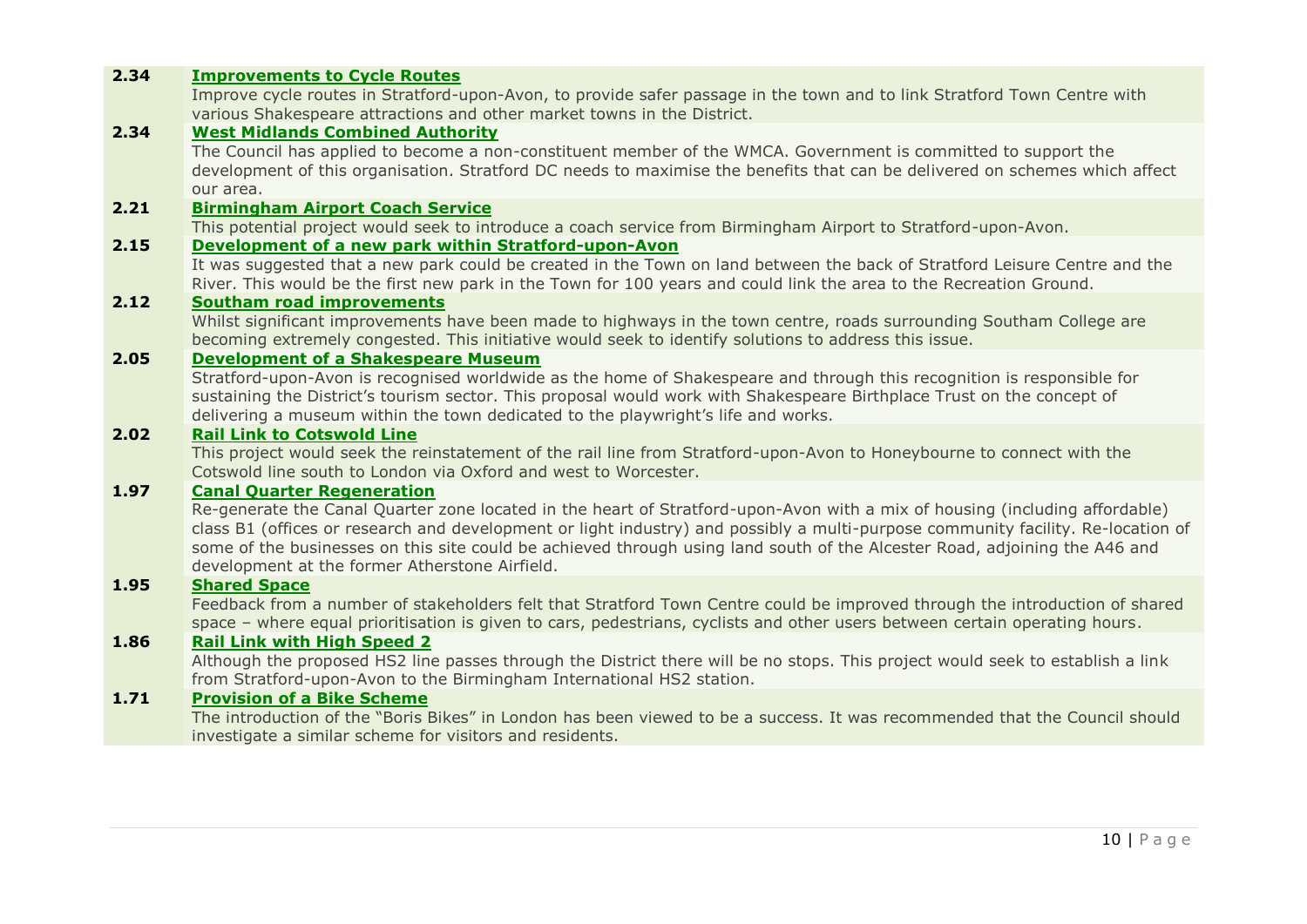## **4.3 Results ranked in mean score order including locality results**

**The mean scores shown in bold is between 1 and 4, where and 1 = low priority and 4=essential. The highest mean score for a locality for a priority is shaded. With the comparatively low number of the localities the results should be treated with caution.**

**Stratford-upon-Avon congestion – Birmingham Road** Following housing development within the town, congestion is suggested as a significant issue. This project proposes the redevelopment of the A3400 (Birmingham Road) entry into Stratford-upon-Avon (and improvements to adjacent roads to help remove traffic congestion) **Overall** Wellesbourne/ Kineton Stratford Southam Shipston Henley **Studley** Alcester/ Bidford **3.28** 3.06 3.59 2.77 3.39 3.08 3.30

#### **Ensuring Health needs of Housing Growth is met**

This project would involve the District working closely with the CCG to actively plan for future health provision. It would also investigate options for the funding of investment in Health Services.

| <b>Overall</b> | Wellesbourne/<br>Kineton | Stratford | Southam     | Shipston        | Henley/<br><b>Studley</b> | Alcester<br><b>Bidford</b> |
|----------------|--------------------------|-----------|-------------|-----------------|---------------------------|----------------------------|
| ר ח<br>2.JZ    | 3.06                     | 2.90      | ר מ<br>J.VZ | $\cap$<br>ں ں ر | 2.69                      | 2.84                       |

| <b>Reducing Obesity</b>                                                                                                                  |               |           |         |          |         |                |  |  |
|------------------------------------------------------------------------------------------------------------------------------------------|---------------|-----------|---------|----------|---------|----------------|--|--|
| The proportion of children considered to be obese is increasing. It was advised that agencies, including the Council, should be more co- |               |           |         |          |         |                |  |  |
| ordinated and focussed in tackling this issue.                                                                                           |               |           |         |          |         |                |  |  |
| <b>Overall</b>                                                                                                                           | Wellesbourne/ | Stratford | Southam | Shipston | Henley/ | Alcester/      |  |  |
|                                                                                                                                          | Kineton       |           |         |          | Studley | <b>Bidford</b> |  |  |
| 2.71                                                                                                                                     | 2.75          | 2.67      | 2.71    | 2.87     | 2.88    | 2.58           |  |  |

| <b>Stratford-upon-Avon congestion - Eastern Relief Road</b>                                                                          |               |           |         |          |         |                |  |  |
|--------------------------------------------------------------------------------------------------------------------------------------|---------------|-----------|---------|----------|---------|----------------|--|--|
| This project would seek to construct an Eastern Relief Road linking the A422 Banbury Road with the A429 at Wellesbourne, which could |               |           |         |          |         |                |  |  |
| provide traffic relief benefits in Stratford-upon-Avon.                                                                              |               |           |         |          |         |                |  |  |
| <b>Overall</b>                                                                                                                       | Wellesbourne/ | Stratford | Southam | Shipston | Henley/ | Alcester/      |  |  |
|                                                                                                                                      | Kineton       |           |         |          | Studley | <b>Bidford</b> |  |  |
| 2.70                                                                                                                                 | 2.58          | 2.83      | 2.55    | 2.94     | 2.54    | 2.60           |  |  |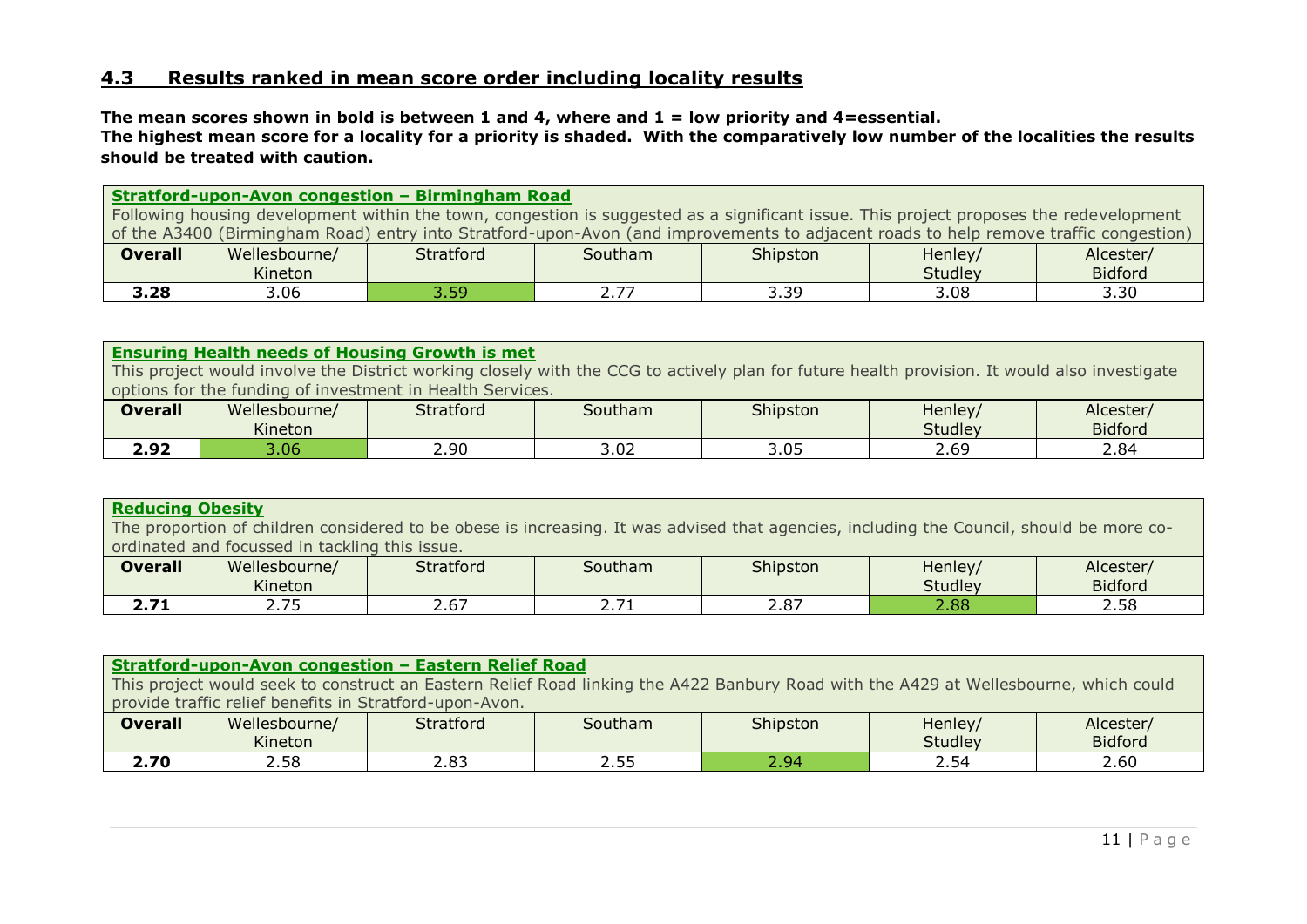# **Rail Services to London**

There is currently only an infrequent direct rail service from Stratford-upon-Avon to London. This initiative would seek to increase this service and provide a faster journey.

| <b>Overall</b>       | Wellesbourne/<br>Kineton | <b>Stratford</b> | Southam      | Shipston | Henley/<br><b>Studley</b> | Alcester/<br><b>Bidford</b> |
|----------------------|--------------------------|------------------|--------------|----------|---------------------------|-----------------------------|
| <b>3 G 1</b><br>Z.OI | 2.26                     | 2.86             | つつに<br>ر ر . | 2.54     | רה ר<br>، ب ے             | 2.38                        |

| <b>A46 Improvements</b><br>The A46 links the M40 to the M5. Although some stretches are duelled the majority is still single carriageway. This project would seek to<br>encourage government to duel the entire length. |                          |           |         |          |                    |                             |  |  |
|-------------------------------------------------------------------------------------------------------------------------------------------------------------------------------------------------------------------------|--------------------------|-----------|---------|----------|--------------------|-----------------------------|--|--|
| <b>Overall</b>                                                                                                                                                                                                          | Wellesbourne/<br>Kineton | Stratford | Southam | Shipston | Henley/<br>Studley | Alcester/<br><b>Bidford</b> |  |  |
| 2.58                                                                                                                                                                                                                    | 2.63                     | 2.54      | 2.59    | 2.47     | 2.51               | 2.66                        |  |  |

| <b>Council providing Affordable Housing directly</b>                                                                                      |               |           |         |          |         |                |  |  |  |
|-------------------------------------------------------------------------------------------------------------------------------------------|---------------|-----------|---------|----------|---------|----------------|--|--|--|
| The Council transferred its housing stock to South Warwickshire Housing Association (now Orbit Housing) in 1996. Whilst the Council has   |               |           |         |          |         |                |  |  |  |
| helped deliver affordable housing since the transfer, it has not done so directly. It was proposed that this could be an area the Council |               |           |         |          |         |                |  |  |  |
| should take a more direct approach to.                                                                                                    |               |           |         |          |         |                |  |  |  |
| <b>Overall</b>                                                                                                                            | Wellesbourne/ | Stratford | Southam | Shipston | Henley/ | Alcester/      |  |  |  |
|                                                                                                                                           | Kineton       |           |         |          | Studley | <b>Bidford</b> |  |  |  |
| 2.57                                                                                                                                      | 2.55          | 2.60      | 2.67    | 2.32     | 2.53    | 2.55           |  |  |  |

|                                                                                                                                    | <b>Development of Science/Technology Park</b>                                                                                          |           |         |          |         |                |  |  |  |
|------------------------------------------------------------------------------------------------------------------------------------|----------------------------------------------------------------------------------------------------------------------------------------|-----------|---------|----------|---------|----------------|--|--|--|
| Within the District there are a number of advanced engineering and technology companies already operating. Examples include Jaguar |                                                                                                                                        |           |         |          |         |                |  |  |  |
|                                                                                                                                    | Land Rover and Codemasters. The proposal is to establish a centre of excellence to encourage more creativity and innovation within the |           |         |          |         |                |  |  |  |
|                                                                                                                                    | District, which would lead to the delivery of a highly skilled employment base.                                                        |           |         |          |         |                |  |  |  |
| <b>Overall</b>                                                                                                                     | Wellesbourne/                                                                                                                          | Stratford | Southam | Shipston | Henley/ | Alcester/      |  |  |  |
|                                                                                                                                    | Kineton                                                                                                                                |           |         |          | Studley | <b>Bidford</b> |  |  |  |
| 2.51                                                                                                                               | 2.40                                                                                                                                   | 2.56      | 2.71    | 2.56     | 2.47    | 2.53           |  |  |  |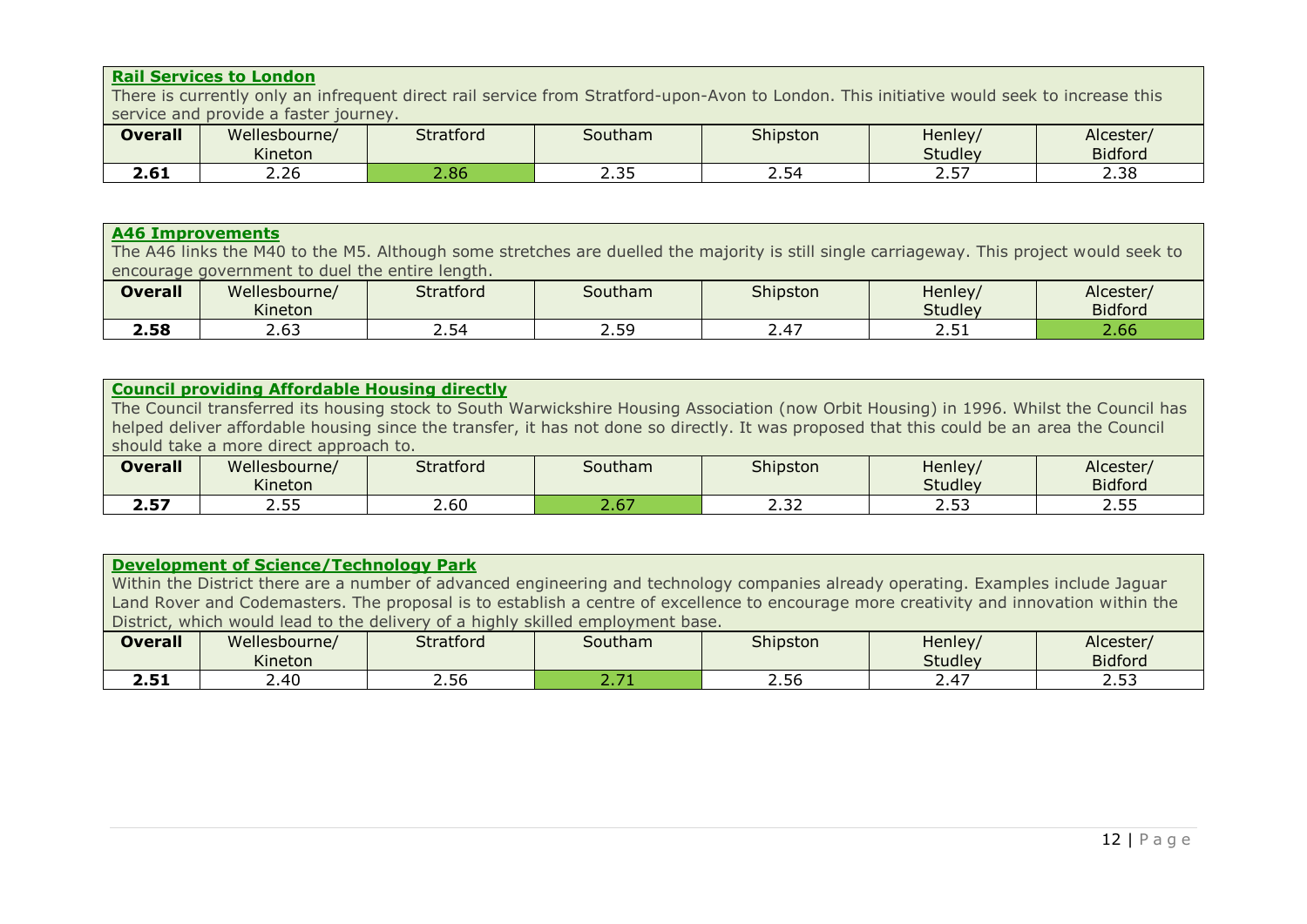#### **Rail Link to Birmingham** The current rail services to Birmingham from Stratford-upon-Avon take almost an hour. Partners stated a quicker connection which stopped less frequently should be investigated. **Overall** Wellesbourne/ Kineton<br>2.33 Stratford Southam Shipston Henley Studley<br>2.33 Alcester/ Bidford<br>2.18

**2.44** | 2.33 | 2.70 | 2.18 | 2.30 | 2.33 | 2.18

| <b>Development of Housing for key workers</b>                                                                                       |                                                                                                     |           |         |          |         |                |  |  |  |
|-------------------------------------------------------------------------------------------------------------------------------------|-----------------------------------------------------------------------------------------------------|-----------|---------|----------|---------|----------------|--|--|--|
| Linked to the provision of affordable housing, stakeholders suggested that there may be merit in developing market housing directed |                                                                                                     |           |         |          |         |                |  |  |  |
|                                                                                                                                     | towards Key Workers. This could involve potential subsidies to make the properties more affordable. |           |         |          |         |                |  |  |  |
| <b>Overall</b>                                                                                                                      | Wellesbourne/                                                                                       | Stratford | Southam | Shipston | Henley/ | Alcester/      |  |  |  |
|                                                                                                                                     | Kineton                                                                                             |           |         |          | Studley | <b>Bidford</b> |  |  |  |
| 2.38                                                                                                                                | 2.38                                                                                                | 2.40      | 2.21    | 2.34     | 2.27    | 2.39           |  |  |  |

| <b>Stratford-upon-Avon Railway Station Improvements</b>                                                                           |               |                  |         |          |         |                |  |  |
|-----------------------------------------------------------------------------------------------------------------------------------|---------------|------------------|---------|----------|---------|----------------|--|--|
| As the gateway into the town where a number of our visitors arrive, it was stated that improvements to this facility is required. |               |                  |         |          |         |                |  |  |
| <b>Overall</b>                                                                                                                    | Wellesbourne/ | <b>Stratford</b> | Southam | Shipston | Henley/ | Alcester/      |  |  |
|                                                                                                                                   | Kineton       |                  |         |          | Studley | <b>Bidford</b> |  |  |
| 2.37                                                                                                                              | 2.24          | 2.52             | 2.20    | 2.42     | 2.38    |                |  |  |

| <b>Improvements to Cycle Routes</b>                                                                                              |               |           |         |          |         |                |  |  |  |
|----------------------------------------------------------------------------------------------------------------------------------|---------------|-----------|---------|----------|---------|----------------|--|--|--|
| Improve cycle routes in Stratford-upon-Avon, to provide safer passage in the town and to link Stratford Town Centre with various |               |           |         |          |         |                |  |  |  |
| Shakespeare attractions and other market towns in the District.                                                                  |               |           |         |          |         |                |  |  |  |
| <b>Overall</b>                                                                                                                   | Wellesbourne/ | Stratford | Southam | Shipston | Henley/ | Alcester/      |  |  |  |
|                                                                                                                                  | Kineton       |           |         |          | Studley | <b>Bidford</b> |  |  |  |
| 2.34                                                                                                                             | 2.31          | 2.63      | 2.02    | 2.20     | 2.40    | 2.21           |  |  |  |

## **West Midlands Combined Authority**

The Council has applied to become a non-constituent member of the WMCA. Government is committed to support the development of this organisation. Stratford DC needs to maximise the benefits that can be delivered on schemes which affect our area.

| <b>Overall</b> | Wellesbourne/<br>Kineton | <b>Stratford</b> | Southam           | Shipston                    | Henley/<br><b>Studley</b> | Alcester/<br><b>Bidford</b> |
|----------------|--------------------------|------------------|-------------------|-----------------------------|---------------------------|-----------------------------|
| 2.34           | ഺ൳                       | <del>4</del>     | . . -<br><u>.</u> | $\sim$ $\sim$ $\sim$<br>۔ ت | 2.38                      | ר ה<br>ر ے ، ے              |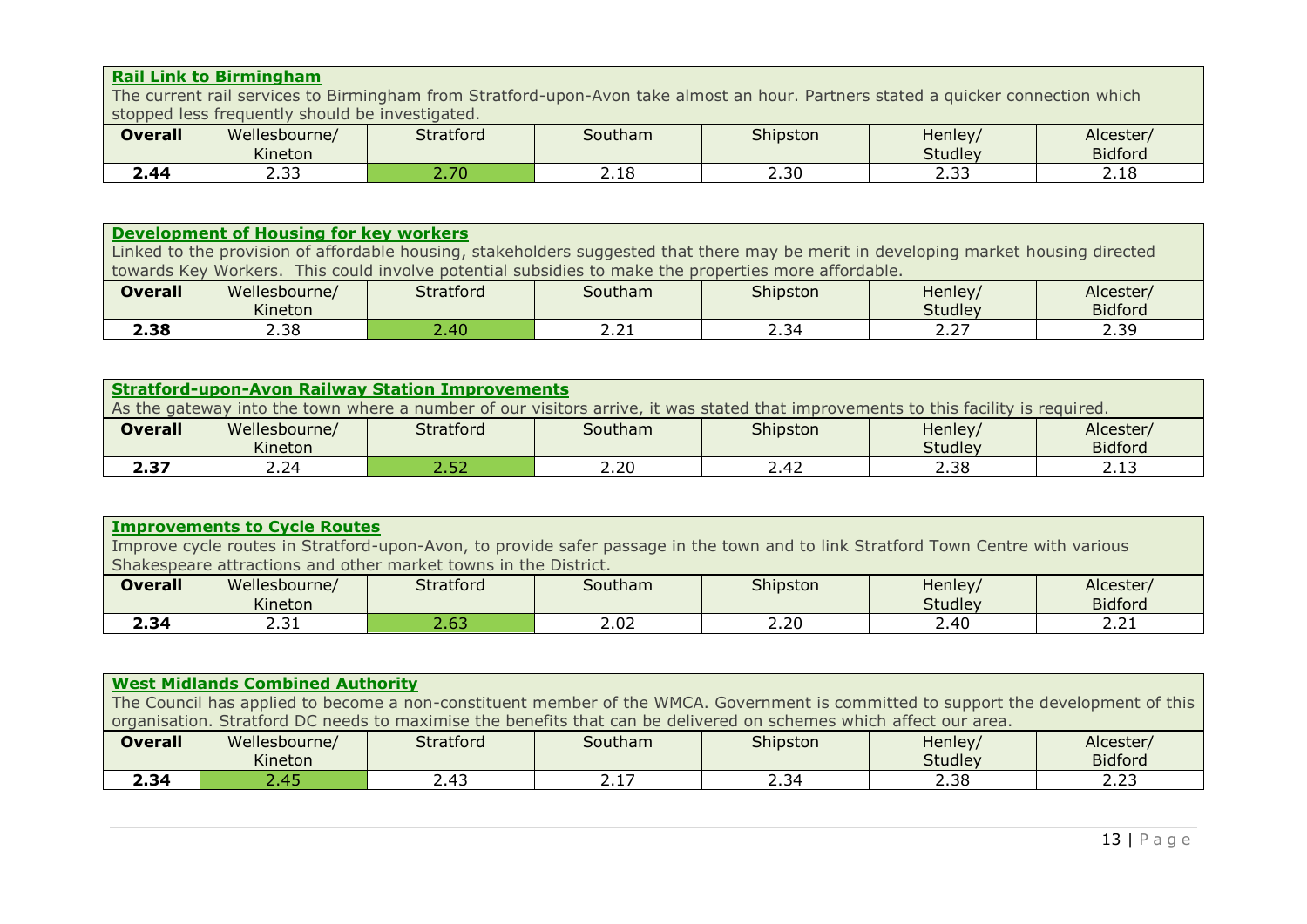|                                                                                                                | <b>Birmingham Airport Coach Service</b> |           |         |          |         |                |  |  |  |  |
|----------------------------------------------------------------------------------------------------------------|-----------------------------------------|-----------|---------|----------|---------|----------------|--|--|--|--|
| This potential project would seek to introduce a coach service from Birmingham Airport to Stratford-upon-Avon. |                                         |           |         |          |         |                |  |  |  |  |
| <b>Overall</b>                                                                                                 | Wellesbourne/                           | Stratford | Southam | Shipston | Henley/ | Alcester/      |  |  |  |  |
|                                                                                                                | Kineton                                 |           |         |          | Studley | <b>Bidford</b> |  |  |  |  |
| 2.21                                                                                                           | 2.12                                    | 2.38      | 1.89    | 2.14     | 2.17    | 2.05           |  |  |  |  |

#### **Development of a new park within Stratford-upon-Avon**

It was suggested that a new park could be created in the Town on land between the back of Stratford Leisure Centre and the River. This would be the first new park in the Town for 100 years and could link the area to the Recreation Ground.

| <b>Overall</b>     | Wellesbourne/<br>Kineton | Stratford    | Southam                | Shipston     | Henley/<br><b>Studley</b> | Alcester/<br><b>Bidford</b> |
|--------------------|--------------------------|--------------|------------------------|--------------|---------------------------|-----------------------------|
| - -<br><u>z.lj</u> | 2.28                     | ົ່າ<br>ر ے . | . വ~<br>. . <i>. .</i> | 10 ר<br>ム・エン | 2.07                      | ר ה<br>z.uz                 |

| <b>Southam road improvements</b>                                                                                              |               |           |         |          |         |                |  |  |  |
|-------------------------------------------------------------------------------------------------------------------------------|---------------|-----------|---------|----------|---------|----------------|--|--|--|
| Whilst significant improvements have been made to highways in the town centre, roads surrounding Southam College are becoming |               |           |         |          |         |                |  |  |  |
| extremely congested. This initiative would seek to identify solutions to address this issue.                                  |               |           |         |          |         |                |  |  |  |
| <b>Overall</b>                                                                                                                | Wellesbourne/ | Stratford | Southam | Shipston | Henley/ | Alcester/      |  |  |  |
|                                                                                                                               | Kineton       |           |         |          | Studley | <b>Bidford</b> |  |  |  |
| 2.12                                                                                                                          | 2.23          | L.96      | 2.77    | 2.10     | 2.05    | 1.99           |  |  |  |

## **Development of a Shakespeare Museum**

Stratford-upon-Avon is recognised worldwide as the home of Shakespeare and through this recognition is responsible for sustaining the District's tourism sector. This proposal would work with Shakespeare Birthplace Trust on the concept of delivering a museum within the town dedicated to the playwright's life and works.

| <b>Overall</b> | Wellesbourne/<br>Kineton | Stratford        | Southam    | Shipston               | Henley,<br><b>Studley</b> | Alcester<br><b>Bidford</b> |
|----------------|--------------------------|------------------|------------|------------------------|---------------------------|----------------------------|
| 2.05           | - --<br>ے ۔              | .ao<br><b>,,</b> | ---<br>ے ۔ | $\sim$<br><u>_ _ _</u> | 2.09                      | 1.85                       |

### **Rail Link to Cotswold Line**

This project would seek the reinstatement of the rail line from Stratford-upon-Avon to Honeybourne to connect with the Cotswold line south to London via Oxford and west to Worcester.

| <b>Overall</b> | Wellesbourne/<br>Kineton | <b>Stratford</b> | Southam | Shipston | Henley/<br><b>Studley</b> | Alcester<br><b>Bidford</b> |
|----------------|--------------------------|------------------|---------|----------|---------------------------|----------------------------|
| 2.02           | ר ה<br>2.U7              | 1.87             | .86ء    | .        | 2.04                      | - 97<br>. . <i>.</i> .     |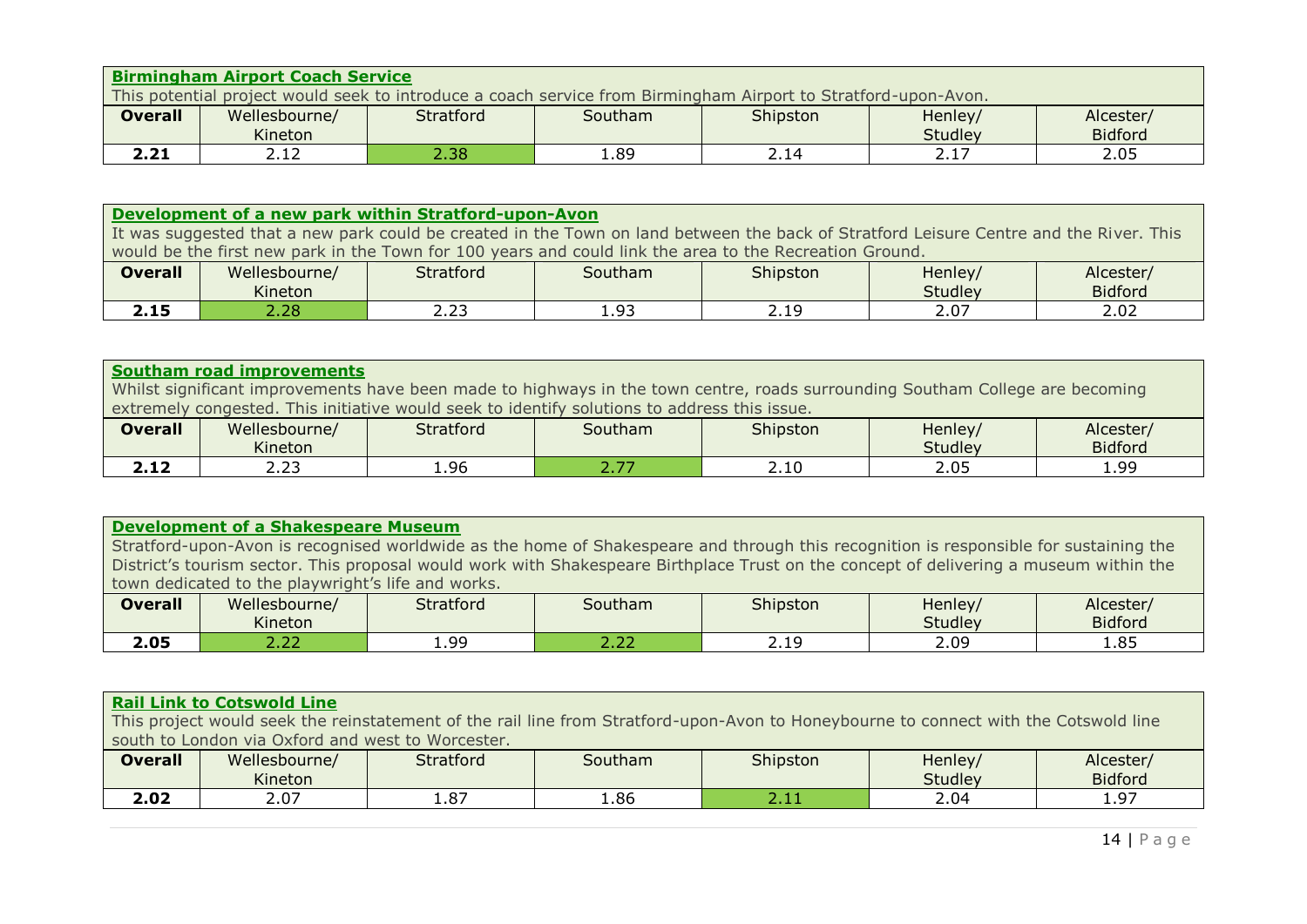|                             | <b>Canal Quarter Regeneration</b>                                                                                                    |      |      |      |         |                |  |
|-----------------------------|--------------------------------------------------------------------------------------------------------------------------------------|------|------|------|---------|----------------|--|
|                             | Re-generate the Canal Quarter zone located in the heart of Stratford-upon-Avon with a mix of housing (including affordable) class B1 |      |      |      |         |                |  |
|                             | (offices or research and development or light industry) and possibly a multi-purpose community facility. Re-location of some of the  |      |      |      |         |                |  |
|                             | businesses on this site could be achieved through using land south of the Alcester Road, adjoining the A46 and development at the    |      |      |      |         |                |  |
| former Atherstone Airfield. |                                                                                                                                      |      |      |      |         |                |  |
| <b>Overall</b>              | Wellesbourne/<br>Southam<br>Henley/<br>Stratford<br>Shipston<br>Alcester/                                                            |      |      |      |         |                |  |
|                             | Kineton                                                                                                                              |      |      |      | Studley | <b>Bidford</b> |  |
| 1.97                        | 1.90                                                                                                                                 | 2.13 | 1.81 | 1.92 | 2.01    | 1.74           |  |

| <b>Shared Space</b>                                                                                                                 |               |                  |         |          |         |                |
|-------------------------------------------------------------------------------------------------------------------------------------|---------------|------------------|---------|----------|---------|----------------|
| Feedback from a number of stakeholders felt that Stratford Town Centre could be improved through the introduction of shared space - |               |                  |         |          |         |                |
| where equal prioritisation is given to cars, pedestrians, cyclists and other users between certain operating hours.                 |               |                  |         |          |         |                |
| <b>Overall</b>                                                                                                                      | Wellesbourne/ | <b>Stratford</b> | Southam | Shipston | Henley/ | Alcester/      |
|                                                                                                                                     | Kineton       |                  |         |          | Studley | <b>Bidford</b> |
| 1.95                                                                                                                                | 2.19          | 2.16             | 1.76    | 1.81     | 1.91    | 1.74           |

| <b>Rail Link with High Speed 2</b>                                                                                                  |               |           |         |          |         |                |  |
|-------------------------------------------------------------------------------------------------------------------------------------|---------------|-----------|---------|----------|---------|----------------|--|
| Although the proposed HS2 line passes through the District there will be no stops. This project would seek to establish a link from |               |           |         |          |         |                |  |
| Stratford-upon-Avon to the Birmingham International HS2 station.                                                                    |               |           |         |          |         |                |  |
| <b>Overall</b>                                                                                                                      | Wellesbourne/ | Stratford | Southam | Shipston | Henley/ | Alcester/      |  |
|                                                                                                                                     | Kineton       |           |         |          | Studley | <b>Bidford</b> |  |
| 1.86                                                                                                                                | 1.65          | 2.04      | 1.66    | 1.75     | 1.90    | 1.68           |  |

| <b>Provision of a Bike Scheme</b>                                                                                                       |               |           |         |          |         |                |  |
|-----------------------------------------------------------------------------------------------------------------------------------------|---------------|-----------|---------|----------|---------|----------------|--|
| The introduction of the "Boris Bikes" in London has been viewed to be a success. It was recommended that the Council should investigate |               |           |         |          |         |                |  |
| a similar scheme for visitors and residents.                                                                                            |               |           |         |          |         |                |  |
| <b>Overall</b>                                                                                                                          | Wellesbourne/ | Stratford | Southam | Shipston | Henley/ | Alcester/      |  |
|                                                                                                                                         | Kineton       |           |         |          | Studley | <b>Bidford</b> |  |
| 1.71                                                                                                                                    | 1.80          | 1.77      | 1.76    | 1.52     | 1.80    | 1.58           |  |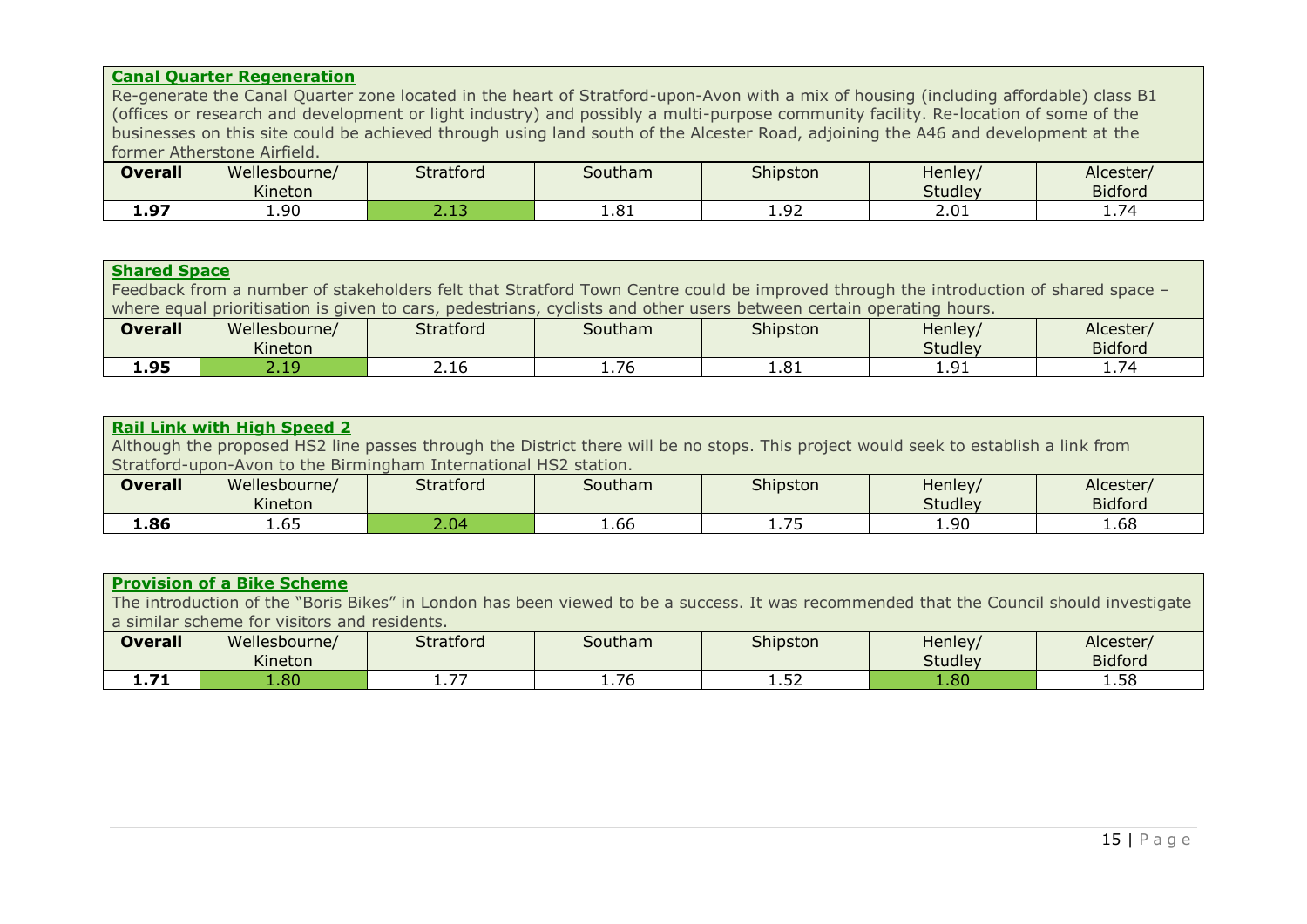# **4.4 Respondent Profile**

| <b>Gender</b> | $\frac{1}{2}$ |  |
|---------------|---------------|--|
| Male          |               |  |
| Female        | 48            |  |
| BASE:         |               |  |

| Age                 | $\frac{1}{2}$ |
|---------------------|---------------|
|                     | 44            |
| Up to 64<br>65 plus | 56            |
| BASE:               | 47            |

| Whether have any long-term illness, health problems or<br>disability which limits daily activities or the work that could<br>be done can do? |    |  |
|----------------------------------------------------------------------------------------------------------------------------------------------|----|--|
| <b>Yes</b>                                                                                                                                   | 49 |  |
| <b>No</b>                                                                                                                                    | 51 |  |
| BASE:                                                                                                                                        |    |  |

| <b>How long lived in Stratford District</b> | $\frac{0}{0}$ |
|---------------------------------------------|---------------|
| Less than 1 year                            |               |
| $1 - 2$ years                               |               |
| $3 - 5$ years                               | 6             |
| $6-10$ years                                |               |
| $11-20$ years                               | 25            |
| 21 years or more                            | 56            |
| <b>BASE:</b>                                |               |

| <b>Origin</b>                                                                   | $\frac{O}{O}$ |
|---------------------------------------------------------------------------------|---------------|
| White - British                                                                 | 99            |
| White - Irish, White - Other Background, Mixed White & Black Caribbean, Mixed - |               |
| Other Background, Asian or Asian British - Indian, Any Other Ethnic Background  |               |
| BASE:                                                                           | (473)         |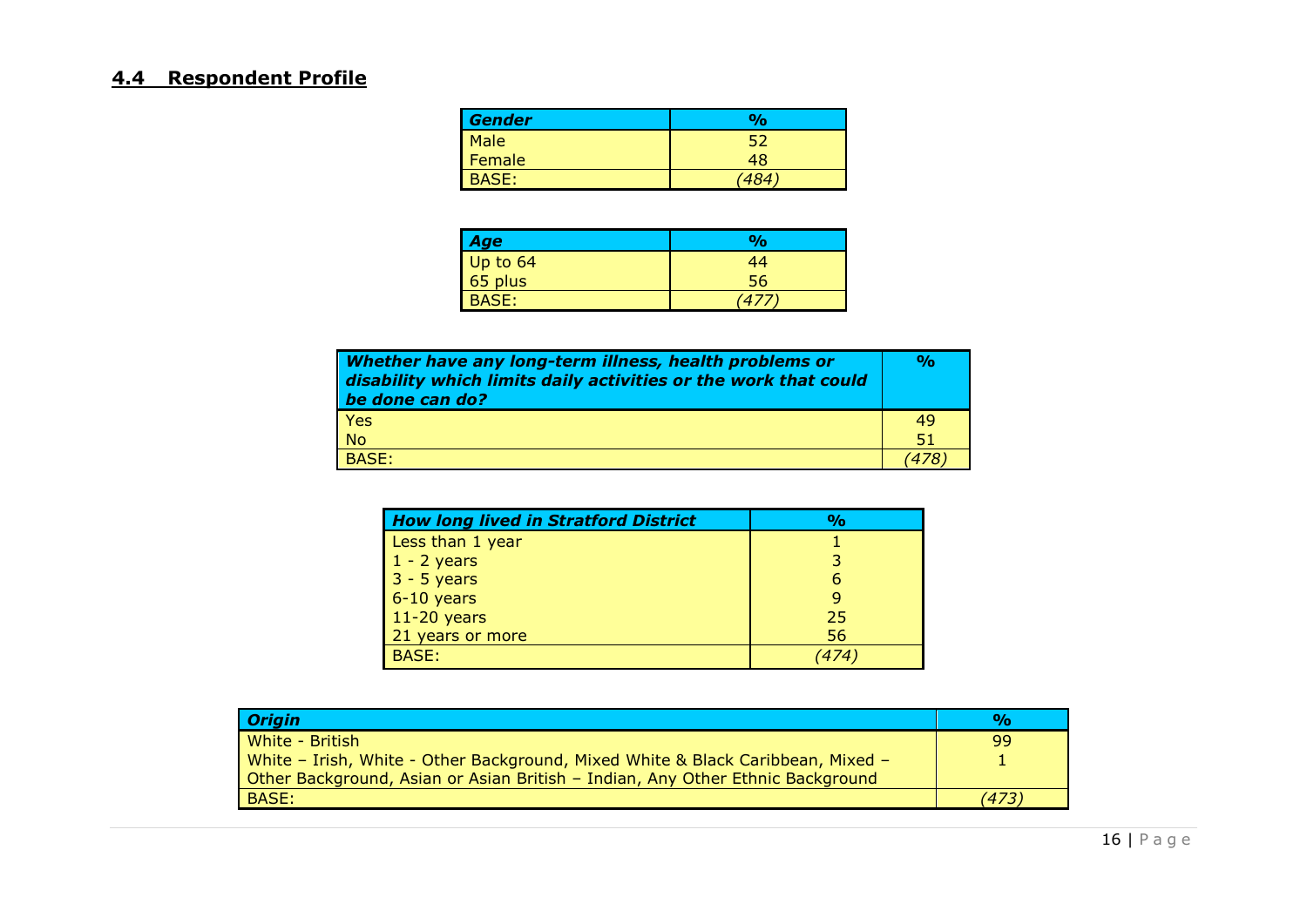## **4.5 Comments**

**All the priorities listed above follows discussions over the past couple of months with stakeholders. However, if you feel there are priorities missing, please comment in the box below.**

*186 comments made*

*\* Bigger cleaner hospitals & Research Centres. English doctors. Testing for Asthma/peanut research centre. Ambulances that arrive immediately. All ages to be cared for in the community. \*Use schools in the holidays all year round for activities for children and adults. Synchronised traffic lights. Only have buses on Birmingham Road, horrendous hold-ups/traffic jams, time wasted, bad planning? We need a Relief Road - well thought through proper planning of traffic lanes and proper use of roundabouts. Need a proper TOWN PLAN. Coherent Town Planning. BUSES to cut down the pollution and have Pollution monitors all over the town. Heavy lorries should be directed away from the old bridge over the Avon. \*Important, children very important. Children's centre/teenager centre - both with safety mentors attending and with a large green area for their fun & safety. Outside gym & table tennis like other towns. Static bikes. A NO NUT FACTORY to be built. MEDICAL Research Centre/university campus. (Bring back school evening classes). More open regular meeting to discuss with people re planning the above*

*1 Supporting and protecting Neighbourhood plans which allow for low cost housing in their areas. 2 Working with the NHS to ensure best care for frail elderly citizens; and best care for at-risk children.*

*1. Rail links to/from Birmingham & London desperately need improving for residents & tourists alike. 2. Cycling should be given top priority in the way it is in Copenhagen or Amsterdam. 3. Get these two things right and you will solve a lot of other problems like traffic congestion & obesity or at least drastically improve them! Plus it will make the town much cleaner & pleasant*

*1. Road in Rivermead Drive was resurfaced in August 2016. The road has still not been swept - pavement also. 2. Hedges/bushes along pathway on Tiddington Road are heavily overgrown - need cutting back. - Section from leaving Tiddington in the direction towards Stratford town centre, just after Rayford caravan park. 3. Bridgefoot always heavily congested - what measures are put in place to ease congestion? 4/ Deep undulation in the road opposite Beeches Walk - dangerous nearly come off my bike cycling over it. Please address*

*1. The re-opening of rail link Stratford - Long Marston is the most important development - the tracks are there, the bridge over the river is in place. The major housing development at Meon Vale/Long Marston airfield could access this and tourists use it. It would give better access to London and the south. To reduce cost the line could run, as it did, along the level into Stratford station with a road level crossing on Evesham Road as it used to be. 2. Keep B&Q in the town!! 3. Will there be a new school in Meon Vale/Long Marston Airfield as Quinton school can't be expected to cope. 4. Road river crossing to link B4086 Alveston to Warwick Road*

*1. Maintenance & improvement of all foot bridges over river. Lucy's Mill Bridge now needs replacing. Tramway Bridge needs proper repairs to lights & resurfacing. Pedestrian path on road bridge needs improvements. 2. Managing town centre to promote diverse shopping and avoid empty properties - such as the old BHS building. Tourism appeal should be a focus. 3. Diverting buses to a new bus depot on the edge of town (rather than through the centre) to reduce pollution & promote pedestrian & cyclist access*

*A high profile visitor's experience hub using state of the art technology to present the history of the town with a wider focus than just the Bard of Stratford.*

*A new bridge across the Avon, to allow the existing medieval bridge to be for pedestrians only. When will the DC and the County have the courage to organise the finance fir this long-desired improvement to the Town?*

*Abolition of SDC in favour of unitary authority with increased powers for Stratford town council*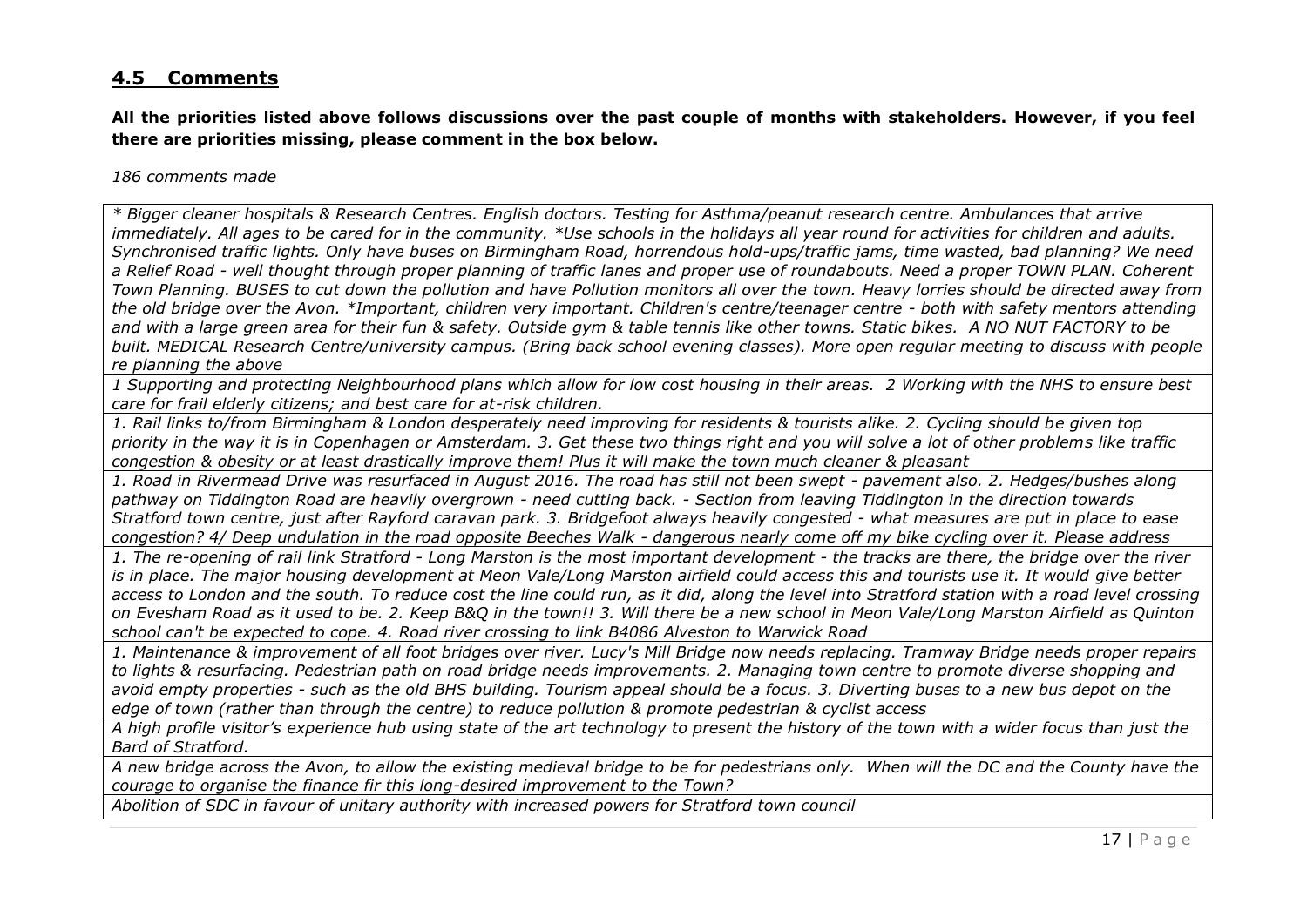*Action to relieve congestion and solve traffic problems around all schools, and in particular Wellesbourne*

*Affordable Housing: - The actual monetary value (£'s) appears to be determined by the builder/developer and not those residents who have to buy them. What is "affordable" should/must be determined by the paying residents. The Council should conduct their own resident's survey with each household within the district. If completed it would form an informed and reliable measure of what is affordable*

*Air pollution should be a priority as it is set to further increase with increased traffic from new houses and decreased green space. This directly links health and would save money spent on health services. One of the main ways to instigate air pollution is to have trees and absorb toxins and release oxygen*

*All the priorities listed above follows discussions over ...*

*All the questions relate directly to Stratford upon Avon. as I live in Harbury and my nearest town is Leamington spa I feel I could not comment on many of the issues in this survey*

*An investigation into the state of pavements in the town of Stratford-upon-Avon and a survey into dropped curbs email everywhere.*

*Any ideas to reduce the amount of through traffic in SOA are essential; a workable ring road could be the answer, especially between Alcester Road and the A34 south of the town. The "rat-run" via Shottery is in no way sensible or practical. This would dramatically reduce the through traffic.*

*As a volunteer working with visitors I feel strongly that we have enough wonderful sights to provide a full "Shakespeare Experience" Therefore no need for another museum. Better to improve what we have already, if that is really needed*

*As I frequently travel abroad I find that most towns in the UK have the same shop brands on or around the high streets. If Stratford could involve more local produce, whether it being arts, gadgets or foods, it could make Stratford unique in this country and attract more visitors from abroad as well as from this country. This could be made possible by reduced business tax and carefully select what is considered local.*

*As I have been working in Stratford for 3 month at a housing development - I was shocked to find the town around the fountains traffic lights grid locked, school children queuing for buses - surely it would be easier for them to be picked up at their relevant school- there is a*  large empty space outside the Rail Station (yes I know this is due to be developed soon?) or even on the College car park. Plus another *long shot, develop the canal from the Park & Ride down to Bancroft Gardens i.e. make it wider in places and use the canal, water taxi them into Stratford, it would need to be smartened up some!, maybe a long term project*

*As I live on the outskirts not a great deal of the above really affects me so cannot really give an opinion & I am unable to travel to Stratford. (Can only use local bus, 1 a day but very grateful for that). I do feel that perhaps we could get a bit more of a look in on some of the proposals! I am happy to do further questionnaires*

*As I work for xxx for over 10 years, seeing what I've seen (I.e.) no left workshop, xxx Day care Centre, xxx (one room) all health & well being*

*Attention should be given to integrating services to the elderly at home, with the costs being kept at reasonable levels.*

*Bard's Walk & other pedestrian shopping malls do not seem to attract sufficient shoppers? Help them before they wither & die!! Do not let Weatherspoon's have the BHS site*

*Be very selective on new house building use Brown Field sites not Green Field. Put infrastructure in place before any more building*

*Better/bus services - 7 days a week! We still need to address state of pavements in town centre & future of empty premises. Far too many restaurants/cafes - not enough independent retail in centre of town & residents need listening to, not simply visitors. We also need to better address litter issues, general 'face-lift' needed in town and removal of street rough sleepers & those drinking alcohol on street*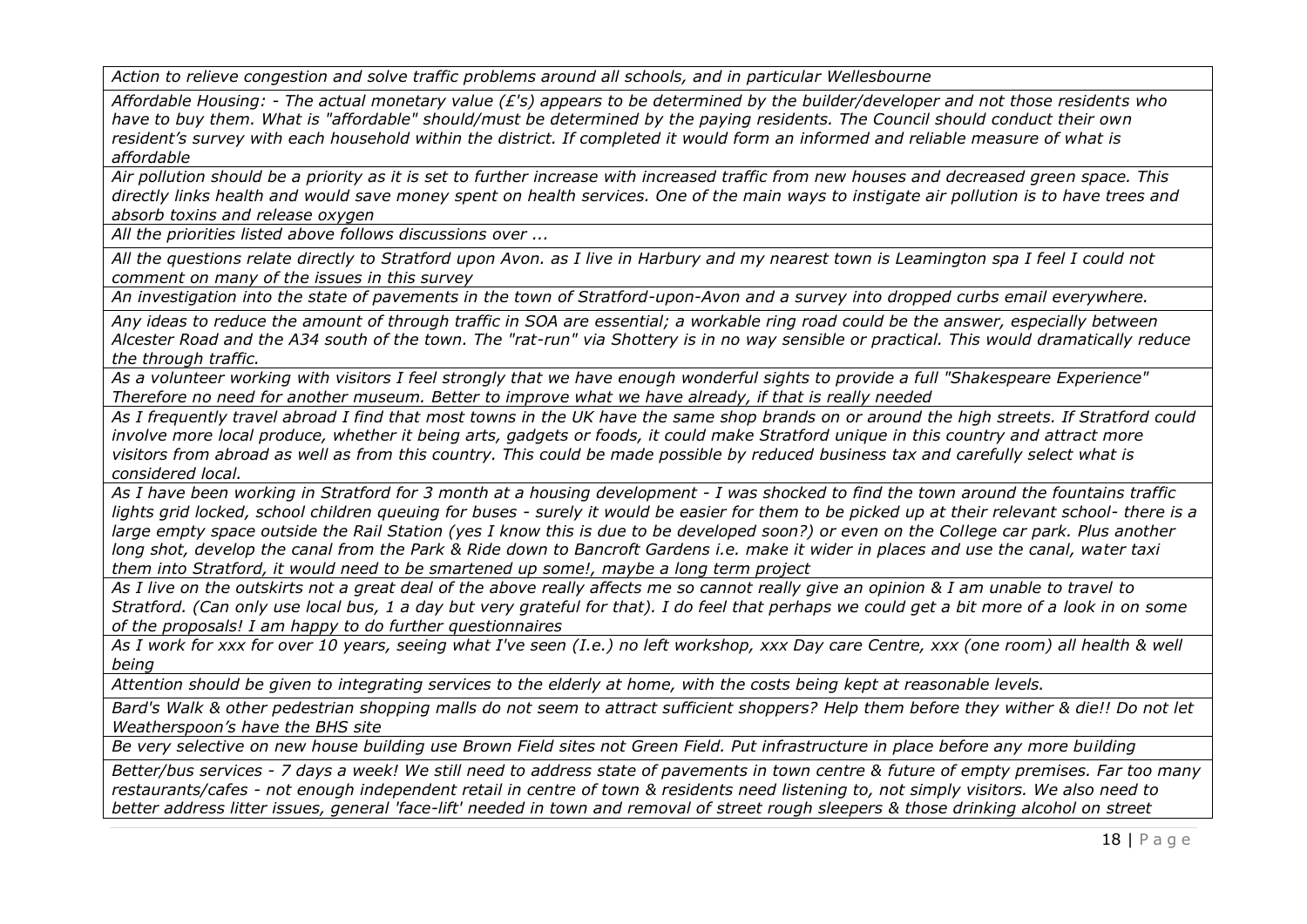*corners which police turn a blind eye to*

*Bike paths are so lacking in SOA area, why? People need to walk; paths by river & canal require maintenance. If people are to be encouraged to be more active they need increased free access to walk, swim & ride. This can be outside, organised walks etc. At present the Greenway is the only place to walk, why? At present the Greenway is the only place to walk, why? River sidewalks are muddy & dirty why?*

*Bus & coaches in Wood Street at school term 1. Need a solution. 2. Settlement of Long Marston aerodrome and Marston Grange need a relief road to A46, other than put at the bottom of Bordon Hill*

*Bus services to the surrounding villages have been reduced to help private operators make a profit. Presumably, this is one reason why 'Park & Ride' provision has also been reduced. If the town is not easily accessible to locals they will find more attractive alternatives elsewhere. Good and frequent bus services and 'Park & Ride' are a high priority to sustain the town centre as a quality local amenity. Tourism alone will not sustain local businesses.*

*Congestion due to parking in many side roads is both dangerous and can prevent large vehicles/ emergency vehicles from accessing properties -parking in some residential streets could be improved by installing parking bays on some of the grass verges which in some cases are over large - this would also in the long term save on grass cutting. Where this is not possible then parking on only one side could be introduced plus subsidies for residents to install dropped kerbs and install parking bays on their land. Heavy lorries should be prevented from accessing town via Clopton bridge & only allowed access to the centre before 0800 and after 2000*

*Continued support for local bus services to provide access to doctor's surgeries and Warwick hospital*

*Co-ordinate transport - rail, coach, bus.*

*Creating safe cycle routes in and around the Stratford area would encourage more people to engage in healthy exercise. It would address many of the issues raised in this questionnaire such as obesity, congestion and new roads*

*Dealing with the increase of beggars and people sleeping rough in town. This is starting to become a systemic issue and should be aggressively addressed. The Council have been too tolerant*

*Desperately need a 24hour A&E in Stratford with all the new housing here and in Warwick district.*

*Difficult to comment on most of these as I live in Alcester & none apply & are mostly focussed on improvements to Stratford upon Avon. The only issue for me is the appalling congestion in Stratford getting to the other side of the river from Alcester is near impossible! With regards to the age population most 20/30 year olds are moving out of Stratford because they feel other than restaurants there isn't much for them - all clubs have now been closed!*

*Do care homes come within remit of the DC? Provision is limited and costs are astronomic!*

*Don't continue ignoring the elephant in the room as you have done for 30 years. We need a new river bridge on the Warwick side of the old one. Even if it ruins your house on the Tiddington Road. Re Bike Scheme, cycling roads/road lanes first, scheme second.*

*Don't spend any money for the sake of it. Always get best value for money. If it isn't broke, don't fix it*

*Examine the provision of services to outlying districts. We do not all live and work in Stratford town. For many villages who pay rates to SDC they are closer to other towns e.g. Leamington and never seem to be included in forward planning of SDC*

*Feel that the projects listed are very varied and worthwhile, almost without exception. Hope there's enough money to do them all!*

*Financial help for the Greig sports hall. Provision of a community centre in Alcester. Re open Greig hall - five years have passed since it was closed. Storage spaces for Alcester organisations needed1. Silver band 2.Male voice choir. 3. Alcester bunting & lighting & others. This could be provided by Greig if re opened*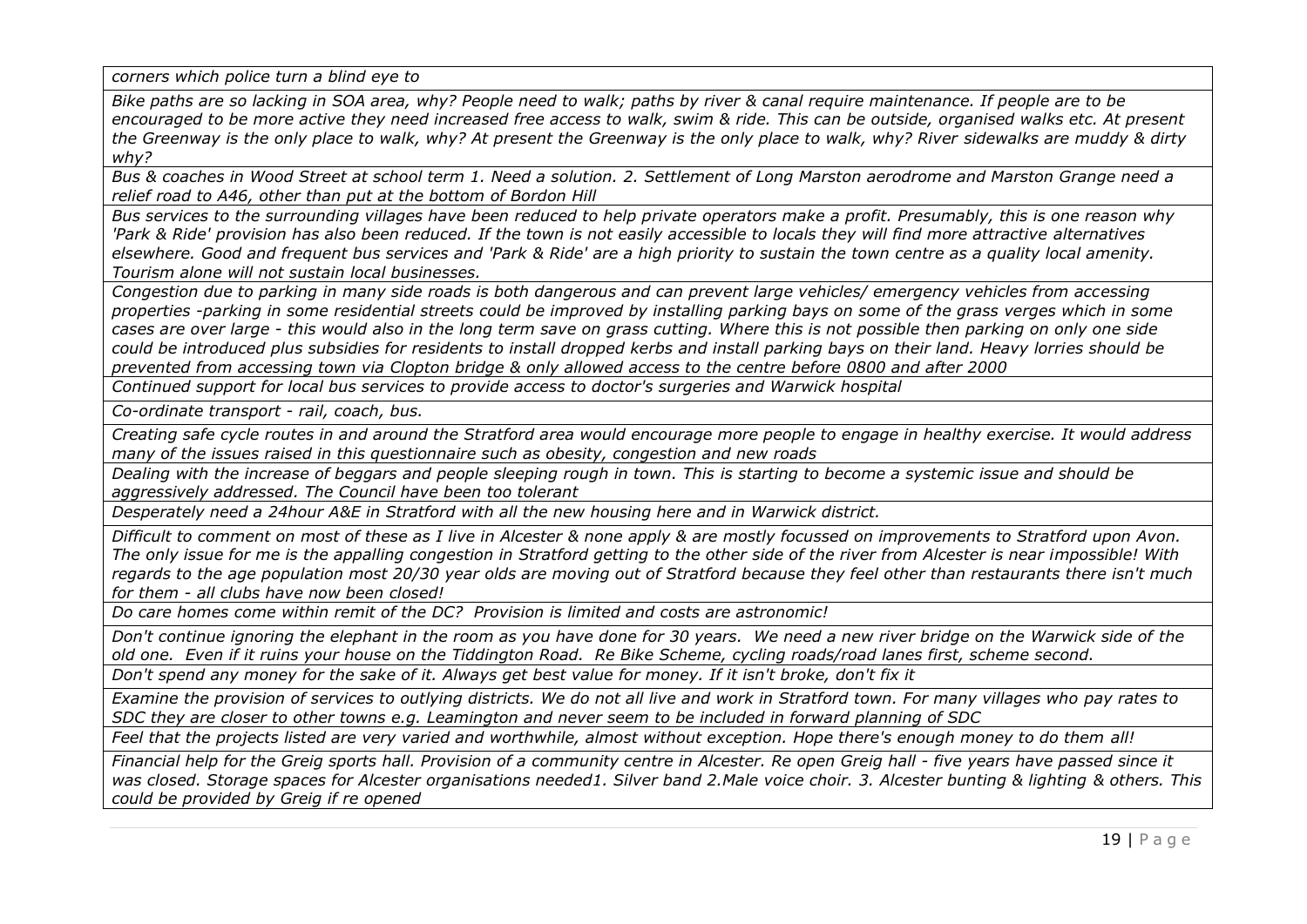*Firstly your survey is flawed as it does not allow the option of 'no priority' or 'bad idea. Therefore your results will be skewed. You also could ask further about the provision of health services in the District as to how local people want this provision to be set up. This could help block the creeping privatisation that is happening. Improvements to roads serving areas up for development need to happen now! Already a major problem with JLR & the B4100*

*Full review of traffic flow particularly lorries in Stratford upon Avon area as it is becoming gridlocked!*

*Further measures to reduce traffic congestion...stop putting more and more traffic lights in!*

*Graffiti on Sanctus Bridge also litter on Sanctus Bridge over the wall in bushes. Not good for tourism*

*Green infrastructure as a means of supporting & developing change. Park & Ride better promotion & better financial support. Underpinning all the topics covered in this questionnaire is the subject of Design Quality - still far too many shocking developments of housing which bear no vernacular to Stratford District. Schemes could have come straight from Brighton or Basingstoke - why are housing developers allowed to get away with it - every time. Design quality can influence infrastructure, tourism, economy, health/wellbeing, etc. etc.*

*Having lived in Stratford since 1980 I have heard all the talk, been to several meetings to discuss the congestion in Stratford that's 36 years of talking about the problem but nothing ever gets resolved. It's time to take action now as trying to get into the town for visitors is a nightmare*

*Henley Traffic Lights / 20 minute wait every morning from Studley to Henley*

*Homeless people. There are four rooms at Marram Court. Been vacant for a couple of years. These rooms have a shared kitchen*

*Hopefully, the discussions on housing will be fruitful in this area but I am concerned that not much is being done to provide homes and to assist the homeless population in Stratford. This group of people have noticeably grown in number recently so clearly something is not right. I'd like to see the root cause of this investigated and a solution found. It is harrowing to see the number of people rough-sleeping in the town and in the rec ground, especially the increasing number of young adults. The increased numbers of people begging will also have a negative impact on the tourist and retail industries.*

*Housing - great to have new options, looked at places but needs to have suitable people in suitable situations. Parking spaces allocated etc. Too much traffic now. Public transport experiencing problems due to this. Would there be good/better linked across town for new properties?*

*How about a decent bus route to Banbury from Southam, as it is being stopped, I have spoken to a lot of old people who will miss it and one guy who will have to give up work as he has no way of getting there. Start investing outside of Stratford upon Avon*

*HS2 will not deliver anything like the claims made, hence should always be seen as very low priority. IT IS NOT NEEDED!*

*I am appalled that the Council should say that "congestion is suggested as a significant issue". Everyone has known for 10 years that it is a major issue. The Council has been negligent in ignoring it and failing to plan for the future. Birmingham Road should have been made into a spacious dual carriageway to give a good entrance to the town when the area was being developed - a total lack of forward planning! Suggested re development schemes should not be used to provide windfall profits for favoured owners of green belt land*

*I am pleased and very grateful to be included in the residents invitation to contribute to the aforementioned questionnaire*

*I believe we should strongly consider pedestrianizing the town centre to include: Waterside, Sheep Street, Wood Street, Bridge Street, and High Street. It would encourage free movement of all age groups and abilities, together with bringing the offerings from our excellent coffee shops, Bistro's, etc onto the street - 'Euro style'*

*I consider SDC do a good job keeping the town clear but why do they have to charge 20p to use men's toilets*

*I feel a bit cut off living in Earlswood. The magazine seems a good idea but never developed as far as I know? I went to a meeting in*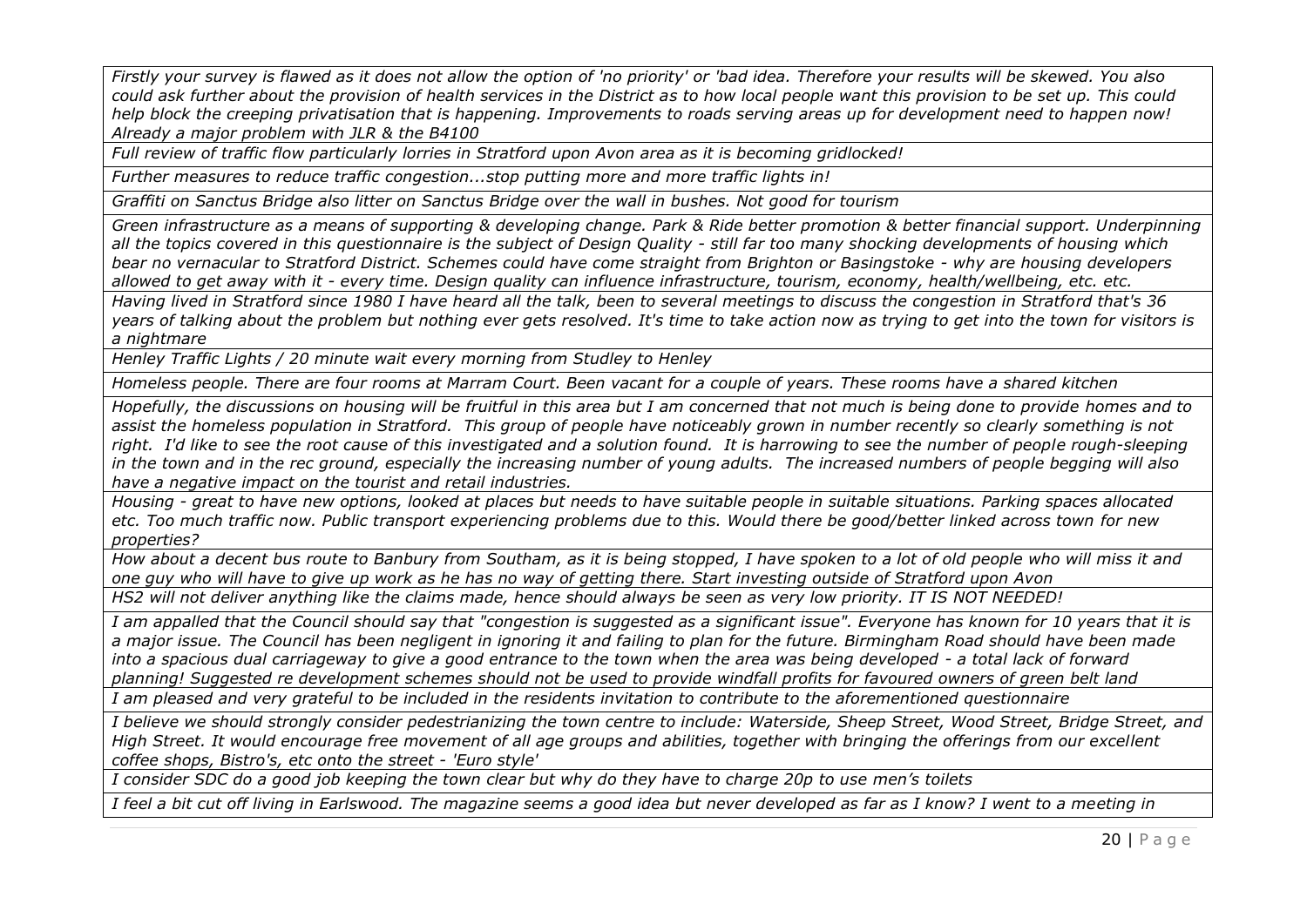*Alcester some years ago - XXX bus xxx from Birmingham, picking up in Shirley. But only a bus to Shirley Mon - Thurs & sat from Forshaw-Heath Earlswood. A rail pass include in bus pass elderly, would be appreciated. (As in B'ham)*

*I feel that fixing the congestion on the Birmingham Road should be an absolute priority. I do wonder how it has been allowed to get so bad, the developments were agreed and built with no solution to the increase in use being put in to place - I avoid Stratford unless really urgent and drive to Leamington for most purposes now. Very sad as I love Stratford but it is quicker to drive to Leamington than to sit in the dreadful traffic*

*I feel there is no point in introducing the Vélib model in Stratford until the roads are safe for cyclists e.g. proper cycle paths that do not suddenly disappear after a short distance or paths that lead the cyclist onto a busy pavement. So far, in my opinion, the council has only made token efforts to comply with the provision of cycle paths.*

*I have ticked essential where I think there is a priority need. Elsewhere I have given higher priority to ideas that are affordable and easier to implement. "Centres of Excellence" I regard as pure jargon. The idea smacks of pouring money down a drain. There is a huge amount of potential in existing clubs and institutions. Encourage and support this The Council should seek out Artists and community groups, the theatre, Shakespeare Birthplace Trust. These are full of people who could be innovative and improve the Stratford Environment. Development of Science/Technology Park usually means earmarking the land and advertising. Good infrastructure will bring in the innovators who create employment*

*I like many of your ideas. I have a thing about signage I read that reducing the number of signs declutters and makes an area feel more welcoming and can lead to less accidents, I have observed so many totally useless signs taking them away would reduce council expense too, also with so much development we must keep planting trees and shrubs to improve the environment I tried to catch a bus from Coventry back to Stratford recently it takes such a long time we could certainly do we with a faster service which could serve Warwick, Birmingham Airport and Coventry*

*I live in Alcester and am very disappointed with our High Street. There are no shops I can see that are affordable even the charity shops are expensive with some of their things. Not everyone who lives in Alcester have money. Waitrose is expensive we have one shoe shop 1 clothes shop both expensive and others lots of coffee shops & pubs. Some more well-known shops need to invest. I'm sure the High Street would be more attractive like Stratford. I can't shop in Alcester I have to travel*

*I remain convinced that Stratford's traffic congestion can only be eased by reducing traffic entering the town in the first place. One option is much improved public transport (rail and bus), but the other is Park & Ride - not mentioned in the questionnaire. This is a serious omission, notably the lack of P&R facilities from the south and from the west. There appears to be a reluctance among authorities to fund a comprehensive scheme designed (via price, location & frequency) to be attractive. This ignores the true cost of congestion which causes delay and loss of business.*

*I see no reference to the Clopton Bridge bottle neck; will any of your discussions address that?*

*I started to fill in the questionnaire and one again the Council is not reflecting the whole of the region. Funds are not being used effectively, Stratford district*

*I strongly agree that the Council needs to address traffic congestion around Stratford as a matter of urgency. Also it needs to listen to the opinions of local people, instead of pushing forward regardless of local feeling. Councillors are appointed by US, to act on our behalf some of them have not got a clue what their constituents want or need. Stratford is a lovely place and one of the jewels in Warwickshire's crown. DON'T SPOIL IT*

*I think more attention needs to be given to the unacceptable congestion in Stratford itself*

*I think you have plenty to deal with already. But getting from A to B will become more of a problem with more houses and more cars. Expect more factories as the car industry in decline, so well, regards*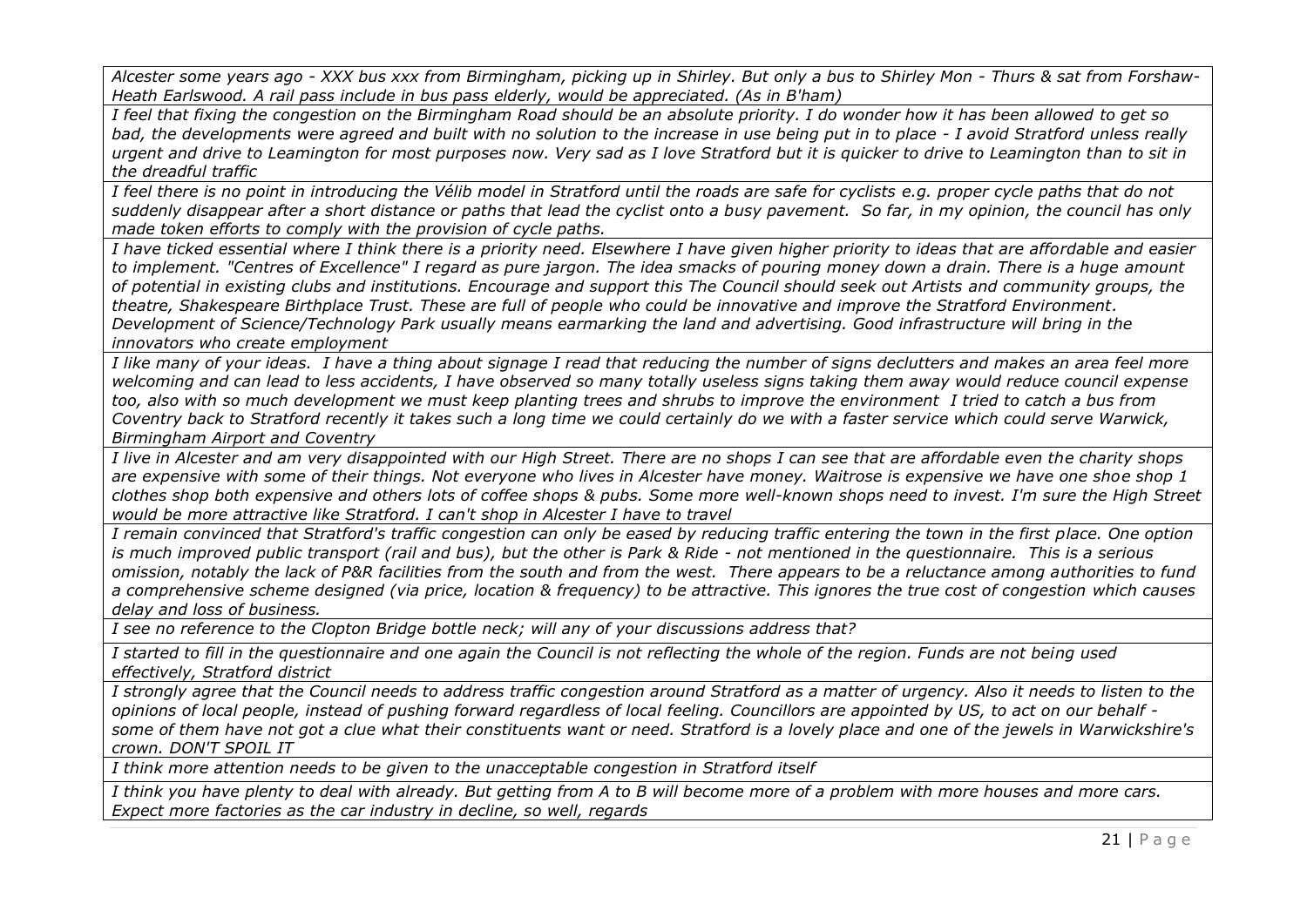*I understand the Government are putting pressure on councils to build houses but I feel strongly that Stratford has been saturated in housing, as well as the outlying villages (some of which have been ruined), to the detriment of the town and access for local residents in and out of the town. I think it should be a priority for the council to stop any further housing development apart from low cost housing and to improve the road network in and around the town.*

*I, we could do with more buses around Studley and not just going into Redditch. With an occasional bus into Evesham or Stratford. Can we have more buses to take us from Studley to other towns? (It's a pity the train track is no longer in use from Redditch to Studley!!) I'd have liked to have seen something about SDC's contribution to the European refugee crisis*

*If it's supposed to be an anonymous survey how come I can be identified by the number xxxx next to my name & address on the letter and the back of the survey*

*Improve the appearance of Birmingham Road by planting a row of trees along each side of the road. Ensure builders do the same on new developments*

*In a time of austerity the Council should concentrate on providing excellent services in the areas they are legally obliged to do so. The Council should not be looking for ways of spending more on grandiose schemes that only benefit a few people*

*In respect of a rail link to the Cotswold Line, please remember that a survey of over 11,000 Stratford households in 2011 showed that 71% of respondents were in favour. The "Canal Quarter" development is not a good idea. It would be fatal to jobs and prosperity to force businesses out*

*Instead of the reliance on Shakespeare to attract tourists and other visitors, there is a need for an arts complex to showcase local talent in art and craft as well as attracting touring exhibitions*

*Investigate traffic congestion problems around the roundabout on A422 outside the Shell Service Station*

*It is essential that Stratford and district get the support of the combined district authority and quickly get up the standard of our big sister authority in the West Midlands in the area of public transport. A) We need better new state of the art buses. With an improved frequency and lowering of the fares to encourage more people to leave their cars behind. (A fact finding trip to the West Midlands is called for. B). Stratford town centre needs an electronic real time display board showing the bus times. C) Pensioners living in Warwickshire should be*  able to travel by train to any station in the West Midlands using their concessionary passes, and be able to carry on their journey on the *Metro tram system. D) The train fares (pence per mile) from Stratford, Leamington and Warwick stations need to be bought into line with the West Midlands fare system. Hopefully that would encourage more fare paying customers. In the Greater Manchester area the buses, trains and metro spread out to nearby towns and countryside giving a better quality of life*

*It is sad to witness the demise of the city centre. I feel this is largely due to the high parking charges which directly give a great advantage to the use of the Maybird rather than shops in the centre itself. I recognise a decrease in parking charges would encourage more parking, but the advantage 'particularly' to Stratford residents would be 'particularly' opposite. If the Maybird continues to grow in popularity the congestion on the Birmingham Road combined with housing development will make the journey to this a nightmare at certain times of the day*

*It would seem to me that everything in this questionnaire is about S.O.A. itself. There is no mention of outlying districts as Lighthorne Heath. There used to be a bus service that came down Stratford Road to take people to Banbury for shopping and to Southam for the market. I was in full time work, so was unable to use the service, what happened to it? I am disabled so cannot walk up to regular bus stop, so I am trapped in these four walls 24-7. Can something be done for me and others down here PLEASE*

*It's nearly all about Stratford town, but we are a district. Stratford is a long way from the east of the district, so what is or is not provided there is pretty irrelevant for us. Far more important is local transport (like buses!!) especially to distant doctors, and penalising the motorists who drive fast on narrow roads with no pavements. If the police say they are too busy (filling in paperwork) then put in more*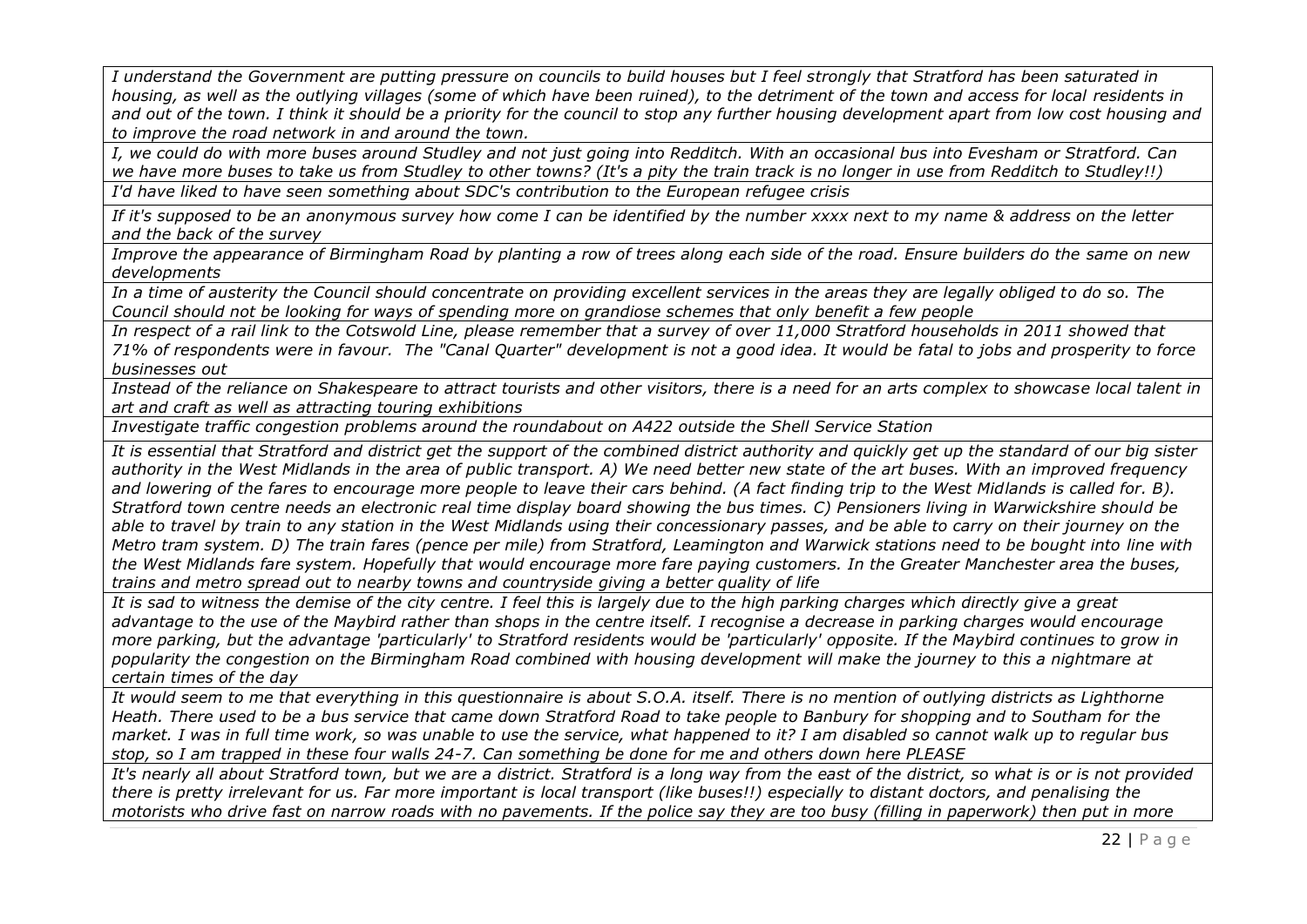*speed bumps. Getting people to take exercise is a HIGH PRIORITY*

*Just to note that increasing frequency/speed of rail journeys to London and opening up Honeybourne line are alternatives. I am encouraged with the ambition of these ideas. As a resident I can see the direct benefit in all of them. Good luck. I would also say that such ambition would justify rises in Council Tax but I suspect residents will be sceptical on past performance that SDC can manage the planning process*

*Last train times to and from SOA are a disgrace. Bus station/terminal badly needed, Waterside would have been a good place. Parking needs to be addressed*

*Litter and the state of pavements in and around the town centre - pavements uneven and cracked badly posing a trip/fall hazard The streets are littered and although I have seen more evidence of litter clearing and pickers out and about on the edge of town - I feel the centre is still badly lacking and it looks uncared for especially in the eyes of visitors*

*Make existing cycle tracks linked*

*Managing the road alongside Alveston Hotel and end of Clopton Bridge where water gathers and floods. This causes traffic congestion in all directions. Maybe a drain is needed??*

*More attention to smaller towns - Shipston-on-Stour, Alcester and Southam, none of which benefit from the direct spending on Stratfordupon-Avon. Rural bus services. More buses from Shipston-on-Stour to Chipping Norton, particularly an early morning service on a Saturday at around 7.30 to connect with service to Oxford at 8.10. Reinstatement of 07.30 buses from Shipston-on-Stour to Banbury on*  weekday, including Saturday. This was the most used service on the route before it was withdrawn. (People going to work, children going *to school/college)*

*More Council funding for provision of Medical Centres in outlying towns and villages, to help with the over whelming house building. Also provision of more junior schools to help with the rising number of extra in coming families*

*More needs to be for disabled persons (wheelchair users) planners need to be more stringent in planning applications to comply with the law on access. (it does not do this efficiently at the moment)*

*More police, less traffic wardens, they are like wasps, not needed*

*Most of the questions are aimed at issues relating to Stratford upon Avon whilst surrounding villages get little or no mention. Many who live in the surrounding villages sometimes have very little contact with Stratford other than the occasional visit (transport being available!)*

*My concern is the lack of accountability of SDC, e.g. agreement to erecting a 'big wheel' and the closure of B&Q at the Maybird centre. Both have been given the go ahead by the SDC despite local objection!!! Why oh why??? Lack of progress after 4 years of discussion by SDC as to the traffic congestion like Birmingham Road area. Shame on you SDC!!!*

*No mention has been made about the effects in the environment e.g. wildlife. With the need to build more houses, the most important impact will be in Public Services, e.g. schooling, electricity and gas etc. However the knock on effect is the terrible congestion in the roads into Stratford, particularly the Birmingham Road, even when it is not in the rush hour and I feel strongly that it will get worse*

*No to HS2 & more road building*

*No, I think you have enough on your plate, what you got to try to keep going as this is going to be a rough next five years, you'll make it nice steady*

*No.1 priority - don't waste money i.e. £90,000 on repairing lights on Tramway Bridge. The original company who installed them should be liable. 2. Don't know enough about W.M.C.A. so cannot comment. 3. Better in-out access to Bancroft Gardens*

*None, thank you*

*Of all the things listed in this survey it is my opinion the most essential and urgent is the reopening of the railway line between Stratford*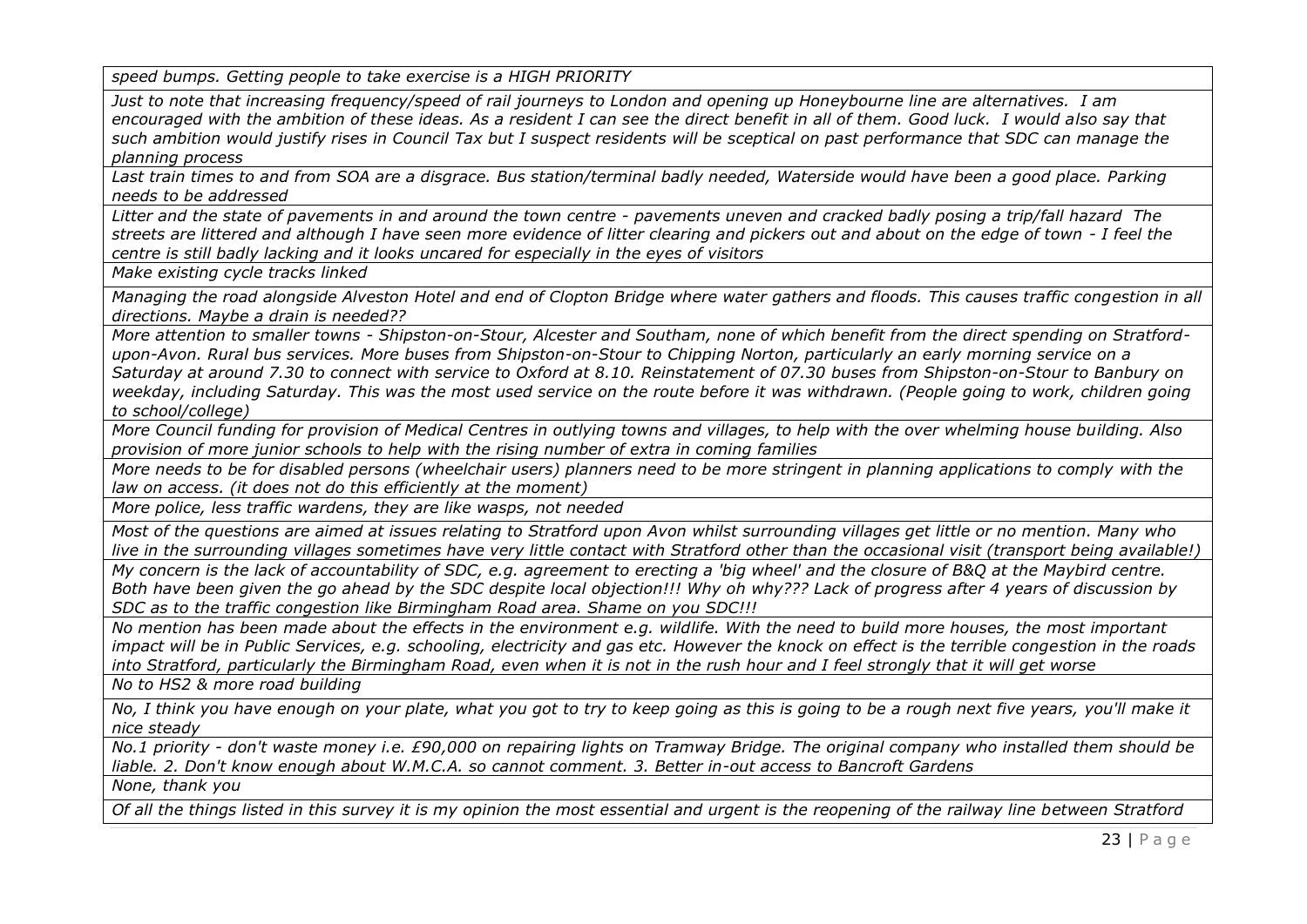*upon Avon and Honeybourne. With traffic gridlock destroying the town and the development taking place at Long Marston high quality public transport is vital to reduce traffic congestion. If nothing else is achieved the reopening of this railway must be a priority. Without it life in Stratford and the surrounding district will become unbearable, it must become the utmost priority for the District council.*

*One priority I believe is missing is the consideration of removing the parking on Bridge Street outside the shops which includes Boots, M&S etc and having better space given to buses, bus stops and space for people to queue without blocking the pavement. It would also give space for taxis and a safer pedestrian space which is currently overcrowded. Walking past M&S for example, there are so many cars parked with the front bonnet hanging over the pavement. The taxis parking there tend to reverse and it is daunting walking by with vehicles reversing to park or even parking forwards. By taking out the parking spaces on both sides, widening the pavement on both sides slightly it would create a much more pleasant and more importantly a safer environment to walk safely through the town. It would also improve the safety of people and drivers when pedestrians step out on to the road in between parked cars. Currently the road is a dangerous place for car drivers and pedestrians. On the other side of the road where Huffkins cafe is and McDonalds, the pavement gets blocked with people queueing for the buses. If the bus stops were spread out it would reduce the congestion on the pavements. We have so many visitors to Stratford and large groups of foreign students; we must make sure everyone walking in town is safe and has suitable space.*

*Our current roads do need better maintenance!*

*Parking- far too expensive for local people and those working in the town. A parking pass is £500 pa and a huge consideration in someone taking a job in the town. There should be a scheme for those living and working in the area to have reduced parking payments on production of evidence of their address/place of employment- the impression certainly is that the Council care more about raising revenue from parking charges than supporting local people. The Visitor's Centre and Tourist information in Stratford is poor at best. The weekly market in Rother Street is an embarrassment for a supposed international tourist destination or for local people to use.*

*Parking for residents in the town centre can be insufficient even with a parking permit because in the evenings it is often impossible to find a space in the permitted streets. A solution would be to allow permit holders to use the Windsor Street car park overnight if necessary at no extra cost, because this car park is usually nearly empty at night in any case. The same should also apply when there are any initiatives closing off the centre (e.g. the Mop and the marathon). On these occasions we have often had to pay for car parking despite having a resident permit.*

*Parking is a seriously neglected issue. There is no continuity in the time which disabled drivers can park for in different parts of the town and signage for such is not explicit.*

*Pavement repairs (Block) if possible as they are durable and less likely to crack. 20 mile speed limit in Church Street, High Street and Chapel Lane, very dangerous corner near Chapel. Discreet shop sign colours, our beautiful town is not a circus, good taste must prevail. The other place should be a part-time opera house. The Guild Chapel should be granted a licence to hold weekend weddings which would help to pay for repairs and further restoration of the wall paintings*

*Pedestrianisation of the town centre would make it so much more attractive. Develop pavement cafe culture etc. etc. Other big tourist towns are way ahead of Stratford on this and as a result are much more attractive. Stratford is years behind in its provision for tourists*

Pedestrianise the town centre at weekends. shuttle bus service from Maybird to town centre to take traffic off the roads car park behind *Aldi should be overflow Maybird parking*

*Planning permission has been granted for houses without the requirement to provide suitable road infra-structure. An example of this is the Birmingham Road. Future developments in Tiddington without consideration of this problem could lead to more deaths; it is already a serious bottleneck with on road parking. Buses can't get through as 2 way traffic is restricted. Issues like this prevent the free flow of traffic. Radical consideration need to be given to these issues which are repeated throughout the area*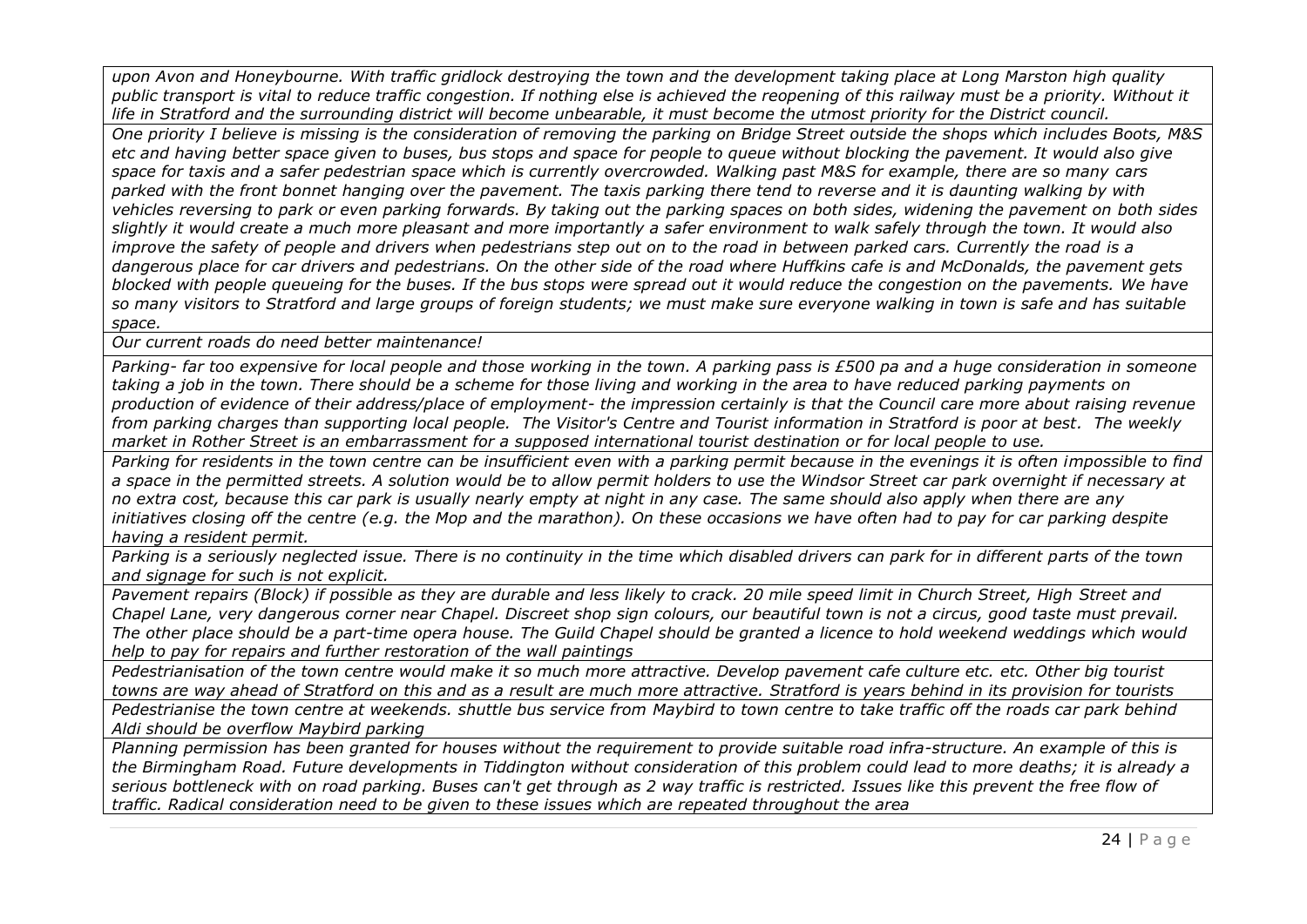*Plans to reduce or scrap the bus services 63, 64, 65 & 66 will cause much hardship & inconvenience. ESP. the 63 & 66. The am Banbury bus is heavily used. Already there is no direct service from the Southam area to Coventry!!*

*Policing is also an issue - I live in Wellesbourne where there is no police station and no police presence*

*Priority must be given to matching the growth in new housing developments to existing infra-structure within / around Stratford. The Birmingham road problems are related to excessive new housing in that area, and likely to be repeated on the Alcester and Evesham Roads when developments like the Shottery projects go ahead.*

*Provision of bus links from villages around Stratford, eg. Bishops Itchington area. Bishops Itchington just lost links to Banbury and Daventry and have no links to Kineton to connect to a Stratford link. Very poor service to Rugby and Leamington. From December onwards. Can't use the rail services if we can't get to them. The Elderly stop driving and need bus links. All the new housing in Harbury and other villages yet with less provision of transport for the non-drivers (teenagers and elderly).*

*Provision of resources for young people. A golden opportunity has been missed is the redevelopment of Bell Court. Stratford has no Youth Centre, no cultural break out spaces for young people*

*Public transport has been chaotic in last few months. For example no bus for 3 months along Banbury road. Good public transport is*  essential as part of the plans to alleviate excess traffic in town. The poorest and most vulnerable in our community must be protected at *all costs. It is unbelievable to me that there should be plans to cut council tax support to people who are already struggling to survive. A caring and compassionate council must find other ways of cutting expenditure or raising revenue. I think a small increase in council tax, especially for the higher bands (we are in band G) would be acceptable. The people with should always be willing to subsidise those without*

*Q2 could have offered other traffic management measures e.g. greater support for public transport. Q3: whilst regeneration of the 'canal quarter' is desirable, the town needs to retain green 'breathing' spaces including with trees Some of Q1-Q6 are asking a lot of respondents to this questionnaire - Q4: what will being a 'non-constituent member of the WMCA' involve? What will it cost? What does the WMCA do? Q6: what is South Warwickshire CCG and what does it do? Are you expecting us to research these points ourselves before answering?*

*Re: Eastern Relief Road - I see little benefit in this road - traffic coming from the south i.e. Shipston-on-Stour or Banbury would take the A429 further south i.e. Ettington or Tredington. With traffic approaching from the North they would either already have come through Stratford A8400/A422 or from Warwick via A46 and A429*

*Recently tried to get my foot problem sorted so I can walk again and not put even more weight. My doctor was wonderful but as I do not drive my only option of a Chiropodist in Warwick/Leamington Spa was useless - besides I had already paid to see a private Chiropodist! If you want to help the obesity epidemic make medical help accessible - Join Birmingham -NOT Worcester Hospitals - or help keep the Alex open and contribute to an extension there. N.B. If there is spare funding us in Studley need A) A school crossing supervisor. B) A Bypass both urgent*

*Reduce all councillors' allowances to save money. What about priorities outside Stratford town. There are other areas in the district!*

*Reduce Staffing levels in SDC*

*Reinstate benches on the Greenway and reinstate all the nesting boxes there used to be along the route also*

*Retired Company Director*

*Scrap HS2 spend the money on health, education & improving transport/roads*

*Shakespearian focus, rather than specific location, eg a SHAKESPEARE CHARACTERS STATUE TRAIL, comprising characters from the various plays and being located at spaced intervals to form a numbered trail with map and commentary. This would encourage visitors to explore the whole town and thereby increase footfall. (See such US towns as Boulder, Colorado, Estes Park etc.) To reduce traffic*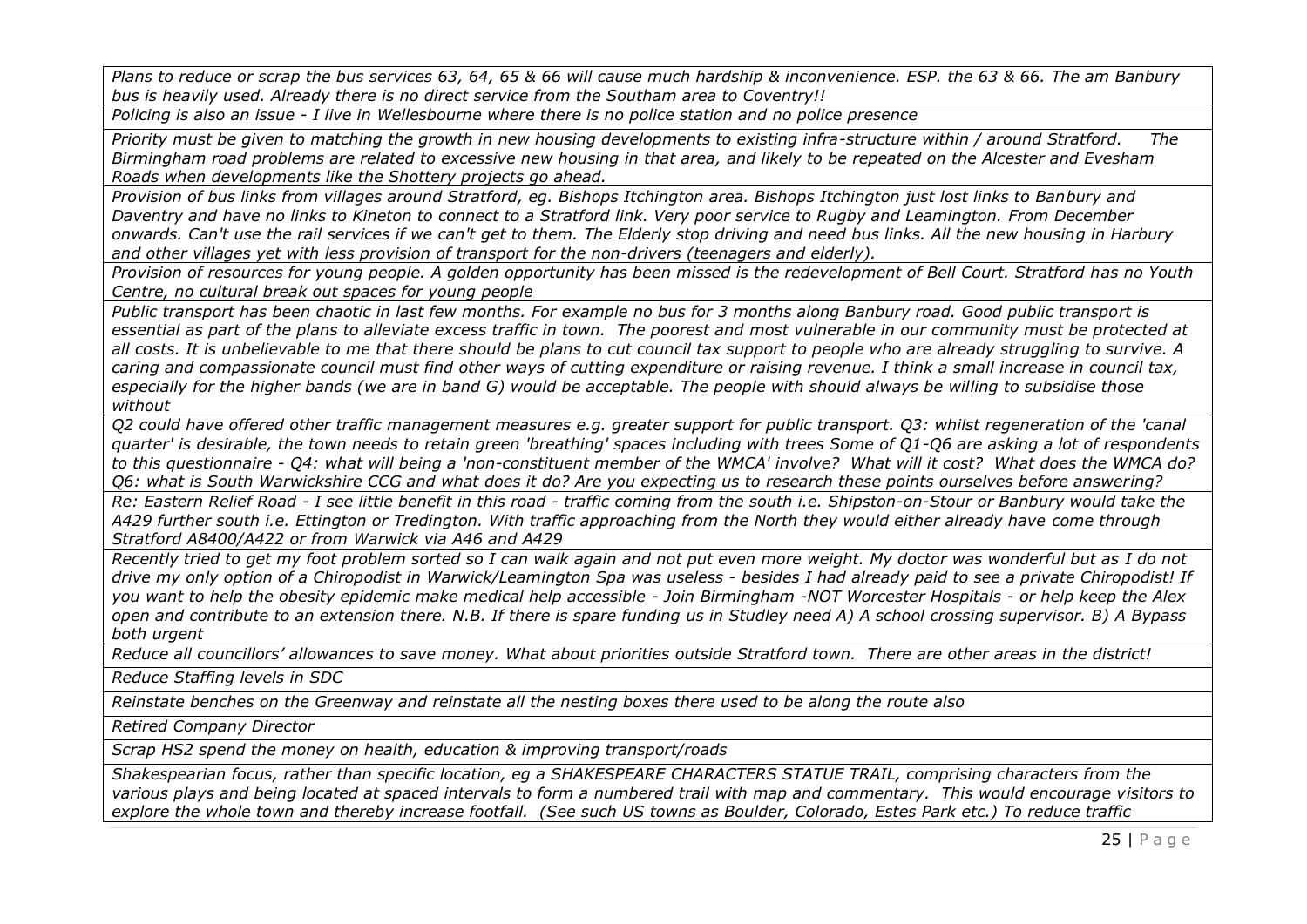*congestion need to reduce parking in the centre of Stratford and provide CHEAPER AND FASTER P&R facilities, using ELECTRIC VEHICLES where possible. I feel that perhaps insufficient information was given in the above questionnaire to enable me to give a considered response to a number of the questions.*

*Some way is needed to address the imbalance of shopping experiences for ordinary residents.*

*Southam; Cannot comment know nothing about the town. Health & Wellbeing: Why are you involved, nothing to do with the Council are you trying to be a nanny authority?*

*Stop new housing development - listen to us!*

*Stratford has a very large number of people employed in retail, hotels and leisure. All or most on low wages, probably at or just above the minimum wage. They are essential for Stratford. They should be classed as essential when it comes to housing etc. They should also receive more help with car parking*

*Stratford is getting more congested by the day, making trips into town from outside the town increasingly challenging and more unlikely, thus bringing a loss of trade potentially.*

*Stratford is within the Birmingham Housing Market Area. 38% of am journeys into Birmingham City Centre are by rail. Reinstating the southbound rail link to Honeybourne-Oxford-Worcester, is critical and the means of delivering fast rail journeys to Birmingham. Long Marston Airfield (new settlement) and wider area is committed to grow to 24,500 people. Rail services are essential. The lessons of the 1994 SACTRA, Standing Advisory Committee on Trunk Road Assessment have not been learnt. The report concluded after 40 years of trying to build roads to meet demand is a failed policy, as new roads only lead to induced traffic.*

*Stratford Leisure Centre - I do not agree with the "Village" style changing rooms/area. I feel it is inappropriate for men & women to be mixed & especially with children. There should be a choice of men/women or families, then everyone could decide which they wish to use. Congestion in Stratford (traffic) makes it unbearable to shop in the town during weekdays/busy times getting from the A46 to the Maybird & beyond is always difficult & from the Warwick Road to the Maybird equally so. I think it was poorly planned*

*Stratford upon Avon desperately needs more affordable housing, the building of which will create jobs. Affordable housing will attract young workers and create wealth and prosperity for all concerned. INVESTMENT particularly LONG TERM INVESTMENT always pays off. Just look at LAS VEGAS. Cut backs and austerity has never worked historically. The Wall Street crash of 1929 was made much worse by subsequent Government cut backs. So fight tooth and nail for investment for future generations.*

*Stratford -upon-Avon desperately needs a fully comprehensive ring road! This would help to keep heavy traffic and lorries out of the town. Otherwise, there will always be a bottleneck somewhere*

*The Clopton area of Stratford north is already woefully provided for (without the new housing to make it worse). Clopton is cut off from Stratford with very poorly maintained service roads and is looking for: 1. A medical centre/doctor's surgery. 2. A community centre/post office. 3. Cash machines (ATM's) introduced. 4. Two-way access roads at: Justins Avenue/Warwick Road. 5. Be realistic and make the "Clopton Road" gridlock a "one way street" 6. Decent water pressure from the Clopton Tower storage tank? (Very low)*

*The concept, as an architect, of a new park, linking to the recreational ground is quite excellent and should be a high priority; however, it should be coupled to far greater "Pedestrianisation" on a larger, more ambitious scale, like Norfolk and most cities in Europe. Removing the traffic from the centre can only help pedestrians, help fitness by walking more (obesity) and help tourists. It would also help, for Councillors to desist from adding to the confusion by banning/not promoting the "Vulgarity" of the big wheel, and keep the river bank "virgin" and clear from such mechanical & Disney intrusion. Alphase Mucha a famous artist, once said I quote, "Those who walk through dust, see only dust, but those that elevate their souls to high mountains, grand new days will they see" the conclusion is, our Councillors need to have inspiration like architects and those who do not, like my German prof' said are "Mere pygmies" You need aesthetically trained architects on the Council to temper the career business people*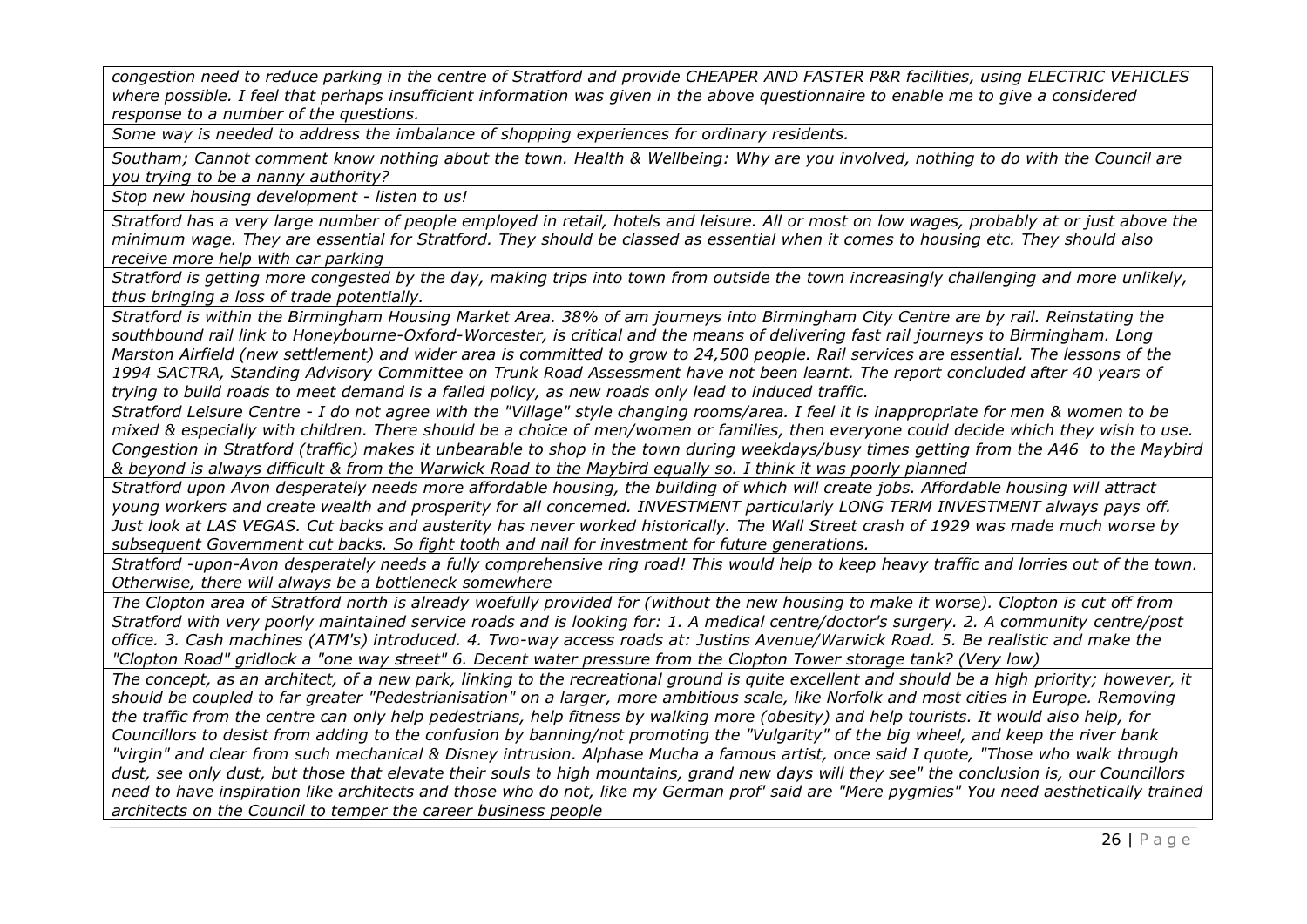*The Council need to stop people i.e. developers building large houses and restrict the selling of properties to portfolio holders. They buy all the small houses etc so they can rent them out at high prices. This stops younger people being able to buy a home to live in that could be affordable to them. If the Council want to raise more money, I suggest they follow the welsh idea and get extra payments from private landlords. This would maybe have a double effect. Stop Stratford becoming more of a toilet (to let) town than it already is. Keep families closer to maybe help with care later in life, and free up space for smaller more affordable houses for our kids*

*The council needs to be realistic about what a DC can actually achieve and avoid being part of chorus just to satisfy member's egos!!* 

*The Council should start looking at improving the basic services they offer, before commencing on high profile schemes. The current waiting list for searches to do with house purchases is unacceptable. Why should Stratford District Council residents have to wait nearly 6 weeks for local searches to be completed? I have to ask what exactly do we get for our Council tax payment, apart from bin collection! Come on Council, sort it out!*

*The creation of a centralised train and coach/bus station - thus taking coaches and buses out of the centre of town and lessening of crowd/congestion around bus stops outside McDonalds etc. The car park space surrounding the present station could easily be used for this*

*The issue of children's obesity needs to be tackled before the associated health costs become a financial drain.*

*The main priority has to be better links with Birmingham for the NEC, airport and city centre.*

*The most pressing problem for SONA is getting the traffic moving. Something must be done or gridlock will be a constant problem*

*The need for HS2 at all, what survey has been carried out to ascertain the demand for such a project? Housing, consideration should be given to build the two bedroom bungalows to sell, this would then make available 3, 4, 5 and even six bedroom houses onto the housing market. Obesity, I see little evidence to support figures show, sports activities should be encouraged. "Boris Bikes" it depends on who's report you read to see whether it is a success or not, if when building cycle routes normal traffic flow is reduced then I do not consider it a success or warranted*

*The need to urgently reduce traffic congestion, particularly on the B'ham Road, needs to be a top priority. Until this is done, I don't think more projects which would further add to this congestion should be even considered. Likewise, I would like to see empty properties (including shops) turned into homes before giving priority to more development*

*The only way that you can get a frequent direct rail service between Stratford and London now is via the reopening of the Honeybourne line. Chiltern Railways have taken all the paths on the main line that the previous direct Stratford-Marylebone services used and these paths are now being utilised for the new Oxford Parkway-Bicester-Marylebone service. Network Rail has stated in their route study that interventions will be needed at Leamington Spa because of congestion and lack of train capacity by 2043. The reopened line via Honeybourne would enable a London - Oxford - Stratford service and also a bi directional circular South Midlands service i.e. Birmingham - Stratford - Evesham - Worcester - Stourbridge - Birmingham & Birmingham - Stourbridge - Worcester - Evesham - Stratford - Birmingham. This would also enable a new parkway station to be built at Long Marston to mitigate the traffic volumes arising from the development proposed in the Core Strategy. The ideas in the survey to improve the town centre create a technology and business park are all positive and forward looking proposals that, if actioned, will enable economic growth for the area. The current 6% of visitors to Stratford upon Avon by rail is half the national average of 12%. If the railway via Honeybourne was reopened the greater connectivity would enable Stratford to reach the national average and that would be worth up to £17 million a year to the local economy. A detailed study (GRIP4) should be enabled by the Local Transport Authority (Warwickshire County Council) and the Local Enterprise Partnership with responsibility for Stratford upon Avon which is the Coventry & Warwickshire LEP. Third party funds are currently available from developers towards such a study as is up to £17 million towards reinstatement. The Planning Inspector for the Core Strategy made it clear in his final*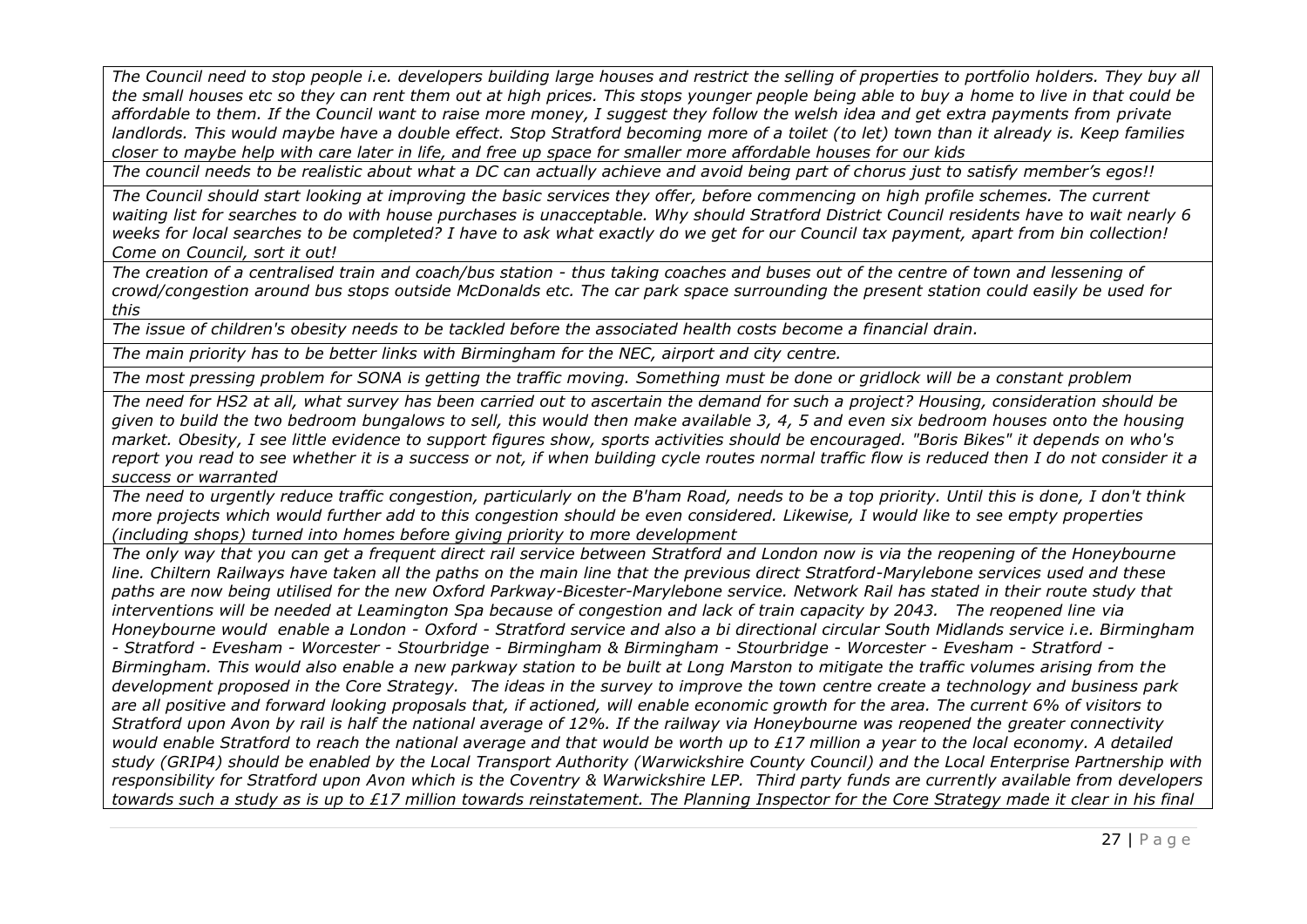*report in June 2016 that the local authorities need to move quickly and fully evaluate the railway reopening proposal as in his words it could provide a significant part towards solving the towns traffic congestion. Concerns and objections from those properties near to the route of a reopened line are largely assuaged by the need to tunnel the line to get under Evesham Place. The line would co-exist easily with the Greenway and indeed its reinstatement could include enhancements for access and parking for those that use the Greenway. There was not one objection to the reopening proposal through the Core Strategy process. There is major support for the railway reopening from adjacent local authorities and train operator Great Western Railway. A full study should be pursued and the results from such a study will enable local authorities to determine if they would support reopening and if so provide the basis to promote such a scheme.*

*The opening of the Park & Ride. Toilets in the afternoon. Even for the bus driver's sakes. Plus with no shelter to get in with winter approaching has knocked the shine off the idea of using the bus service*

*The proposed use of a roundabout at the bottom of Bordon Hill is bound to become an accident black spot. Services consideration should be given to attendees*

*The questionnaire reinforces my view that as a resident of Long Itchington we are allocated to the wrong District Council. Many of the questions here relate directly to Stratford - a place I visit less than four times a year. I feel we should be part of Warwick District Council as it covers an area I use most.*

*The reinstatement of the Stratford-upon-Avon - Long Marston - Honeybourne railway, where it would join the Cotswold Line, is absolutely essential, particularly as the Great Western Railway fully supports the scheme as an alternative route from Stratford-upon-Avon to London, serving Paddington, rather than Marylebone. The link would enable through trains to operate to Moreton-in-Marsh, Oxford, Reading (for the Heathrow airport road coach service and rail service to Gatwick airport), Slough (for Windsor) and Paddington (for the Heathrow Express), destinations not served by Chiltern services. In the western direction the rail link would serve Honeybourne, where eventually it would link with the Gloucestershire and Warwickshire Steam Railway, a major tourist attraction, Evesham, population, about 25,000, with a new direct rail link to Birmingham, Worcestershire Parkway, where a new station is due to open in 2018 with connections to Cheltenham, the west of England and south Wales and Worcester, with connections to Malvern, Ledbury and Hereford. At present passengers these latter destinations have to travel via Birmingham, 25 miles north to go south, with an inconvenient change of stations between Moor Street and New Street, not to mention additional time and cost. Passengers for Worcester, at present, also have to travel via Birmingham, doubling the distance of a direct route. At Long Marston, where nearly 6,000 new houses are planned to be built, in addition to existing developments, a Park and Ride station would be provided, with direct services to Birmingham, as well as to the above destinations. The railway reinstatement would not only help to take pressure off the rural roads and villages south of Stratford, but also in the town itself, which suffers from heavy traffic congestion and often gridlock.*

*The town centre grammar school should be relocated to area where the High School, College and girls Grammar School are. Opening up an area in town for a Shakespeare Museum and enabling all the children to share facilities. The town centre railway station should be closed enabling a transport route through Stratford from the Greenway to A46. A through rail route should be included in the A46 improvements linking from Long Marston joining the A46 at the Wildmoor to Stratford Parkway and beyond. Regeneration of the Canal Quarter should not include business park. Now business people should be at the Wildmoor and north of the A46 close to the Parkway Station. Atherstone Airfield should be for local housing only not business use!*

*The town desperately needs to upgrade the existing Clopton Bridge. I fail to understand why a second crossing has not been proposed. The existing bridge could become one way with the "new bridge" sending traffic the other way. Yes there would be the need to take land in the Hotel frontage and on the south side but this particular "nettle" must be grasped. A single track bridge could be cleverly incorporated without huge land take and would revolutionise the traffic flow.*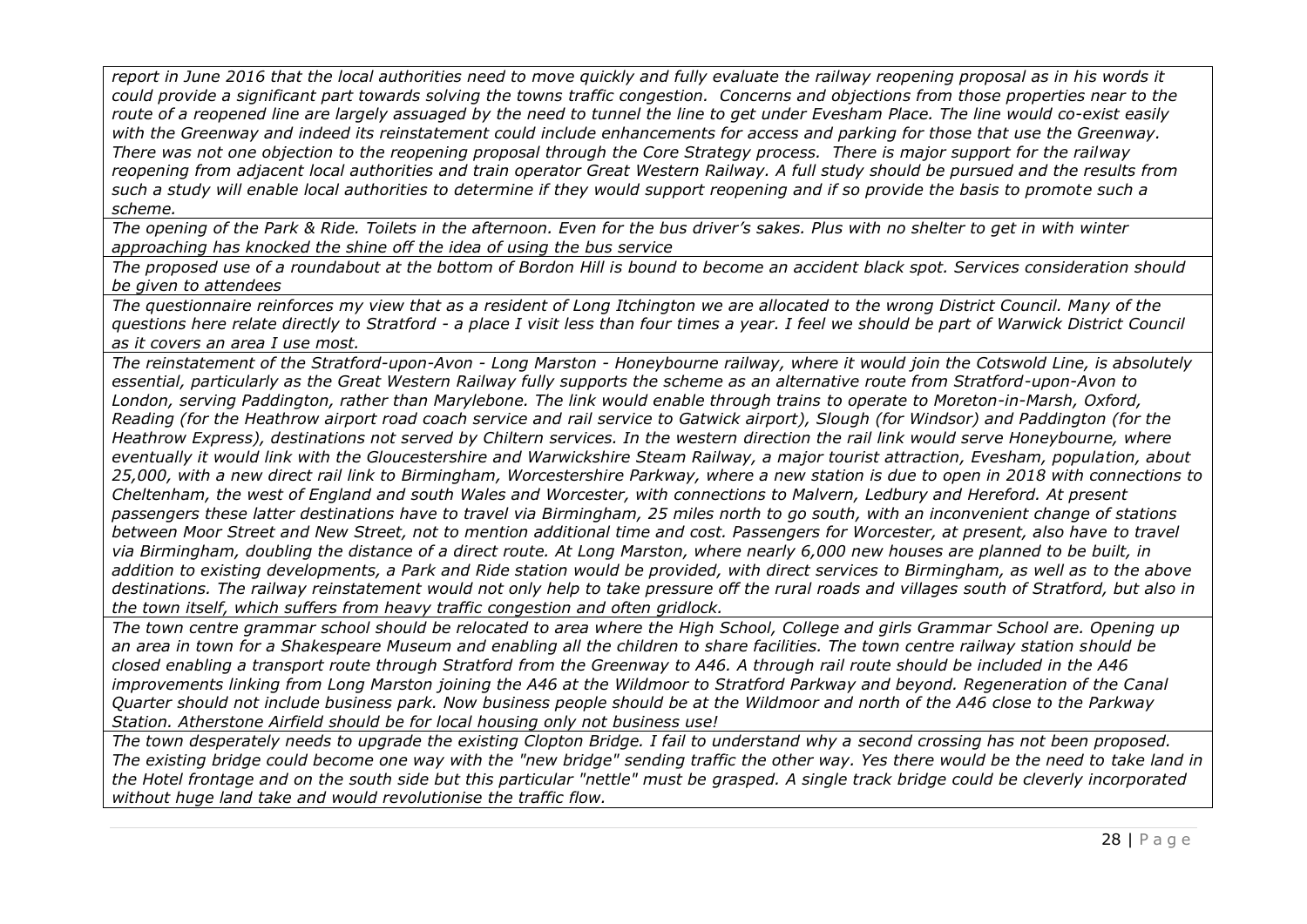*There are no priorities missing - but affordable housing is CRUCIAL. It's no good giving permission for houses to be built unless they are properly affordable for local residents. Witness the ones at Kineton Meadows - just past my house - who on earth can afford them? We do no need 3/4/5 bed houses. We need 1/2 bed starter homes & more community housing. My kids would still like to be here buying but can't afford to. This is a shame as they are qualified , social worker and works with autistic people, both moved away one to Devon and one to Cardiff, what a shame*

*There are not enough W.C's (lavatories) in S.O.A. this needs to be addressed fairly soon*

*There is a great need for beds to free up acute beds in hospitals. Bed blocking is horrendous and it was a mistake to close cottage hospitals*

*There is a need for housing for one person as the size of the ageing population increases and young people want to get in the property market. However the growth in housing appears to be mainly 3-5 bedroom houses and is however inappropriate. Need to situate the increase in housing in city centres i.e. not rural areas to avoid increasing congestion. Need to see some low rise apartments - my friends*  and I want to live in the city centre when we retire in preparation for when we can't drive and need easy access to shops, hospitals and *train service via walking. Strongly object to HS2 as it will just put house prices up locally and? Local people? It will also destroy the countryside for the benefit of the few*

*There is a need for more leisure and sporting facilities generally, but especially for young people, to battle obesity, and to encourage more civic and corporate identification*

*There would seem to be two KEY ISSUES for the future (and present) health of the town itself. 1. Traffic Congestion: Especially the congestion on the Birmingham Road between the Clopton Bridge and the Maybird Centre. The traffic lights at Western Road MUST be removed - they alone are the cause of much of the problem. 2. Mix of shops in the town centre: Rent/rates are high and discourage all but the largest retailers. The town urgently needs a variety of small, varied shops for both residents and tourists*

*These are isolated projects. Stratford lacks a comprehensive approach and vision for the future. The area is expanding better transport*  links and improvements in visitor attractions are essential to Stratford having a vibrant future. There is not even a cohesive transport *approach e.g. last bus to Bidford from Stratford is 18.05pm.*

*These as usual focus on the town of Stratford. Surely there are some ideas about the villages eg Harbury, long Itchington that always seem to be forgotten. Southam will suffer from HS2; why not suggest improving bus links from there to Coventry and/or Birmingham via Long Itchington? Speeding on existing roads within villages needs more attention, what about chicanes in Long Itchington on the A423?*

*This survey is overwhelmingly biased towards Stratford town. While I believe rail provision around Stratford should be improved, I would*  like to see a rural parkway station serving the JLR and Aston Martin sites. In spite of the M40 J12 works, the traffic is still bad. Also there *is no mention about the relatively poor town centre in Southam.*

*To ensure that the shopping needs of residents rather than tourists are being met and given priority. Pedestrianisation of town centre is needed. Shared spaces are dangerous especially for the elderly*

*To reduce speed limits between Alcester and Stratford on the A46. At the many dangerous intersections the speed limit should be reduced to 40mph*

*Traffic congestion - reduce the traffic over Clapton Bridge, work out where to place a new bridge and provide residents with parking permits for on street parking - a trip to the bank costs at least 50pence.*

*Traffic congestion is choking the town. That has to be the key priority. However moving retail away from the town centre is wrong as we are ending up with a centre that is fast becoming tea and coffee outlets. We should not solely be depending on Shakespeare's heritage as*  in 50 years will that still be of interest to everyone? I feel that we need to make Stratford a wonderful semi-rural centre that people desire *to come to escape for a few hours enjoying the ambience of the place.*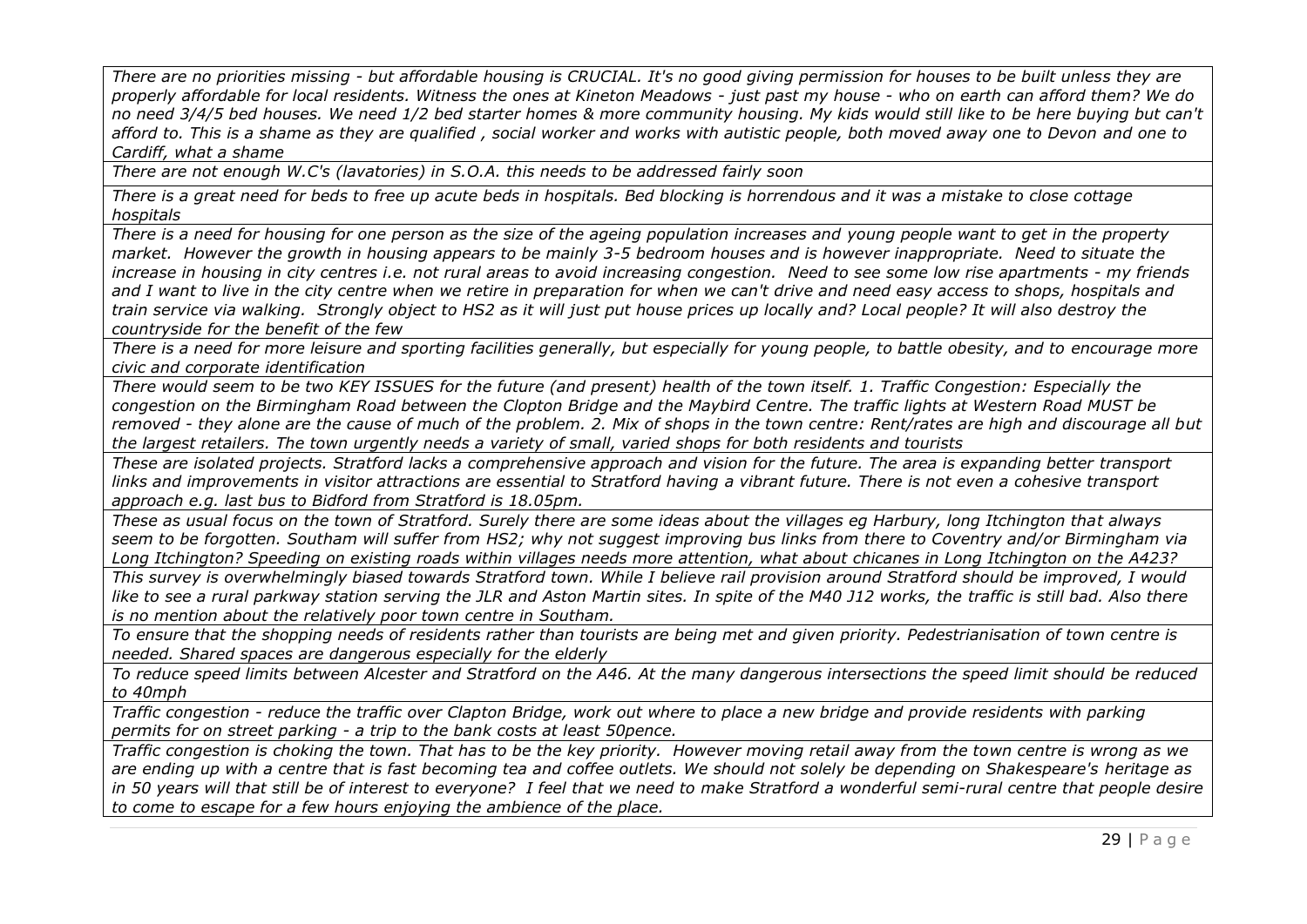*Traffic congestion is getting worse especially from Banbury and Shipston roads*

*Traffic congestion should be a major issue on the agenda. I much prefer Warwick or Leamington for shopping & doing essentials purely because of congestion & lack of parking facilities in Stratford*

*Traffic flow in the town needs to be looked at, the current system needs to make sure traffic flow is correctly controlled when needed (for example the junction at Banbury Road and A3400 - currently a roundabout give priority to traffic coming in to Stratford (going back on itself) and then traffic on Banbury road - you often have 20 or so cars on the A3400 being delayed by 3 to 5 cars on Banbury Road... this has a knock on effect with traffic trying to get to the A46, via the A3400 then opting to go up Birmingham road).*

*Transport: Buses for villages. Cuts in bus services have had impact on lifestyle and an adverse effect on the economy of surrounding businesses! Cost Savings: have all productivity savings been exhausted?*

*Two essential factors for SDC to pursue. 1. Traffic congestion in & around the town. 2. Provision of affordable housing, especially for key workers. Affordable housing is a problem in this area because of housing costs, so SDC needs to beware of linking rental/buying costs for 'affordable' housing to market prices*

*Very Stratford town focussed, apart from the Southam college question - what about the outlying areas - what's the use of better services to/from Stratford from London Birmingham other than for tourism. Better/cheaper parking or bus services needed for rural residents to access these improved transport links, parks etc*

*Volunteers to do more gardening nr station*

*We certainly need a bus station but where it can be located foxes me!*

We have just received our winter fuel payment. We feel that other people would benefit more than us from this money. Would it be *possible for this money to be directed to District or County Councils, who could target the payments more effectively to those who really need them?*

*We need 4 line roads from Stratford to the Oversley Green Island AND FAST!*

*When planning the new park the flooding of the area should be investigated*

*Whilst not mentioned, planning is an area that clearly needs boosting. Both in staff and bite. It seems some of the issues currently in the area are partly due to having a lack of resource*

*Whilst Stratford-upon-Avon is a market town and must continue to prioritise this status. It is also because of Shakespeare a tourist centre*  but cannot fall into the trap of shared space where with a small police force it becomes a battle ground. The over development of part of *the District, without the supportive back-up of schools, national health service, doctors and transport is leading to increased transport problems that can only get worse. There is only one bridge over the River Avon into or around Stratford-upon-Avon. Without a Chief Executive to direct operations or Councillors representing Stratford-upon-Avon the town becomes the fall back to the regions councillors pushing for their own areas rather than the town itself*

*Why improve cycle routes when most people just ride their bikes on the footpaths, even though there are cycle lanes!! Obesity is down to families and what they feed their children!!*

*Why is all this about developing the town of Stratford-upon-Avon? I live in Studley which desperately needs a by-pass or traffic calming measures on Alcester Road/High Street. It does not have a railway station and bus links to Stratford are very poor. Shouldn't you be looking at helping villagers in rural communities rather than focussing on Stratford!!! The Council covers a large area of Warwickshire not just the town Shakespeare was born in*

*With regard to health, the top priority should be additional funds for care for the elderly. This would reduce the amount of "bed blocking" in NHS hospitals, thus benefiting the whole community*